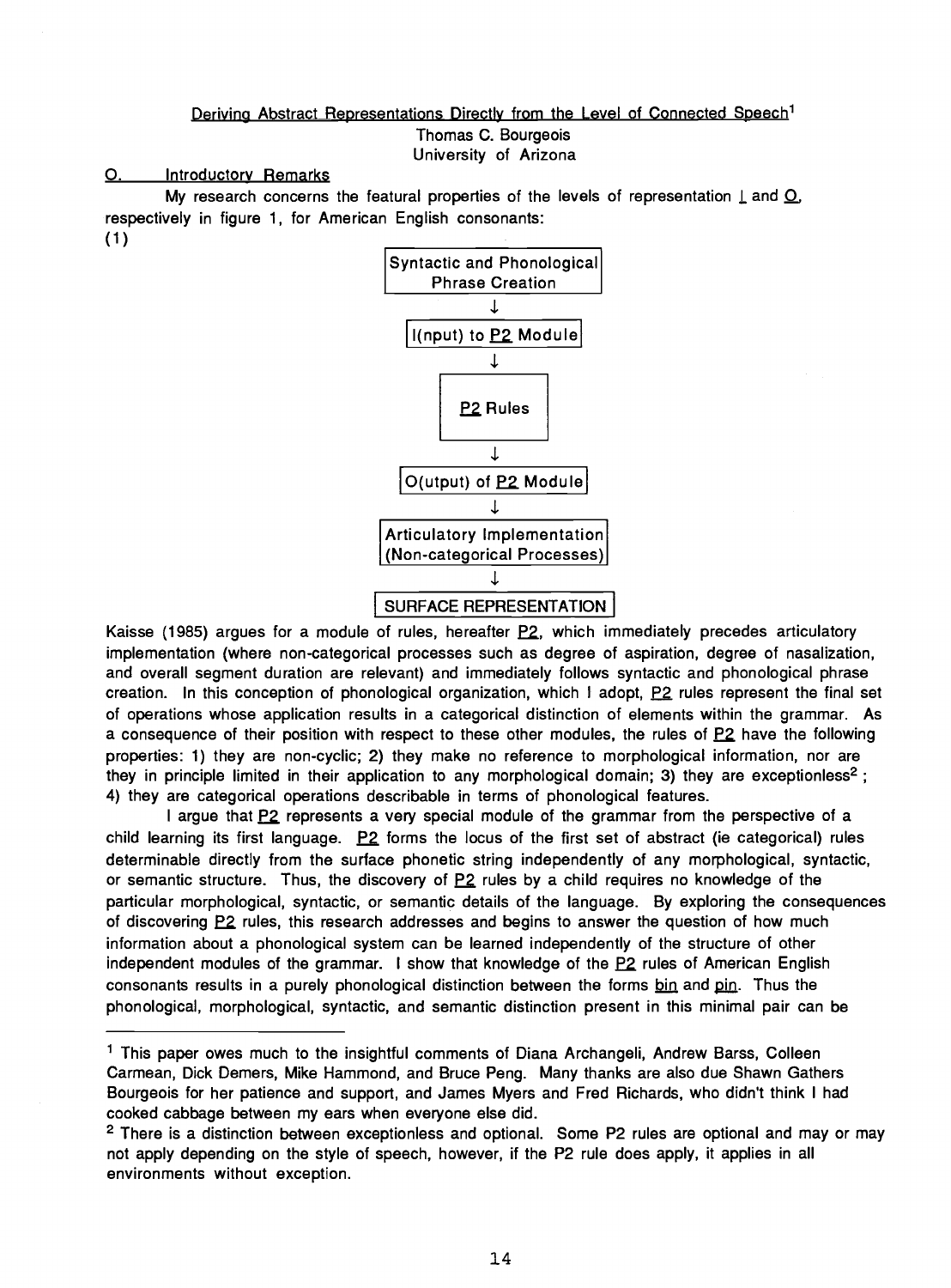derived from the phonological system in the absence of morphological, syntactic, and semantic information about either of the two forms. This result suggests that acquisition of a phonological system is independent of acquisition of the independent modules of the grammar, and such acquisition may in fact reveal properties of these other independent modules.<br>Section 1. Background and Theoretical Issues

### Background and Theoretical Issues

In this first section, I present the details of the theoretical perspective I adopt, outlining the general paradigm I have employed in conducting this research. I develop the Minimal Content Hypothesis, a principled algorithm for determining the necessary content of  $\perp$ , the level of representation input to  $P2$ . I show that the elements of this feature set  $E_1$ , when freely combined subject to a set of surface visible feature co-occurrance restrictions, are both necessary and sufficient to describe the segmental alphabets at the input to and output of P2. Further, I show that the Minimal Content Hypothesis produces an underspecified feature set  $E_1$ : for any feature f present in  $E_1$ , only one value of that feature  $\alpha f$  is present in E.

# 1.1 Determining the Featural Content of Levels of Representation

P2 may be thought of as containing an output representation  $Q$  and an input representation  $\lfloor$ , where  $\underline{I}$  maps to  $\underline{O}$  via a set of rules  $\underline{R}$  relevant to that level. For example, American English voiceless stops present at the input to P2 are mapped to their aspirated counterparts (in certain environments) by the P2 rule of Aspiration (see section 2.1 for further details of this rule). In this section I introduce the Feature Admissibility Requirement and the Minimal Content Hypothesis. These two devices constitute a method through which the featural content of the input representation  $E_1$  of P2 can be determined. I show that this method determines an underspecified inventory  $E<sub>1</sub>$  which is sufficient to determine the segmental inventory of both  $\perp$ , the input to P2, and Q, the output of P2. Thus the Minimal Content Hypothesis derives both  $E_1$  and  $E_0$ .<sup>3</sup>

Let  $E_R$  represent the set of features required to specify the environments of the set of rules R relevant at P.2. Assume also that a grammar requires positive evidence in the form of a phonological rule to admit a feature or feature value into  $E_R$ . I label this assumption the Feature Admissibility Requirement:

(2) The Feature Admissibility Requirement (FAR)

The grammar of natural language requires positive evidence in the form of a phonological rule to admit a feature or feature value into  $E_R$ .

As an example of this, consider Aspiration. Aspiration affects voiceless stops in some prosodic domain, and thus **Aspiration** requires the features [-voice] and [-continuant] in its environment. Aspiration presents positive evidence for admission of [-voice] and

[-continuant] into ER. However, the operation performed by Aspiration inserts the feature [+spread glottis] into its environment. Because [+spread glottis] is inserted by rule, Aspiration yields no positive evidence that [+spread glottis] is present in  $E_R$ . By the FAR, [+spread glottis] is considered not to be a member of  $E_R$ .

Three relationships between the sets  $E_1$  and  $E_R$  are logically possible:  $E_1$  <  $E_R$ ,  $E_1$  =  $E_R$ ,  $E_1$  >  $E_B$ . I propose that only one of these relationships, that where the featural content of the input representation  $E_1$  is exactly equal to the featural content  $E_R$  required by the environments of the rules in  $R$ , exists in natural language at  $P2$ ,:

(3) The Minimal Content Hypothesis (MCH)

At  $P2, E_1 = E_R$ .

 $3$  Because the domain of this research has been limited to the  $P2$  module, I cannot at this time conclude that this algorithm generalizes to any arbitrary level of phonological rules. This shall be a topic of future research.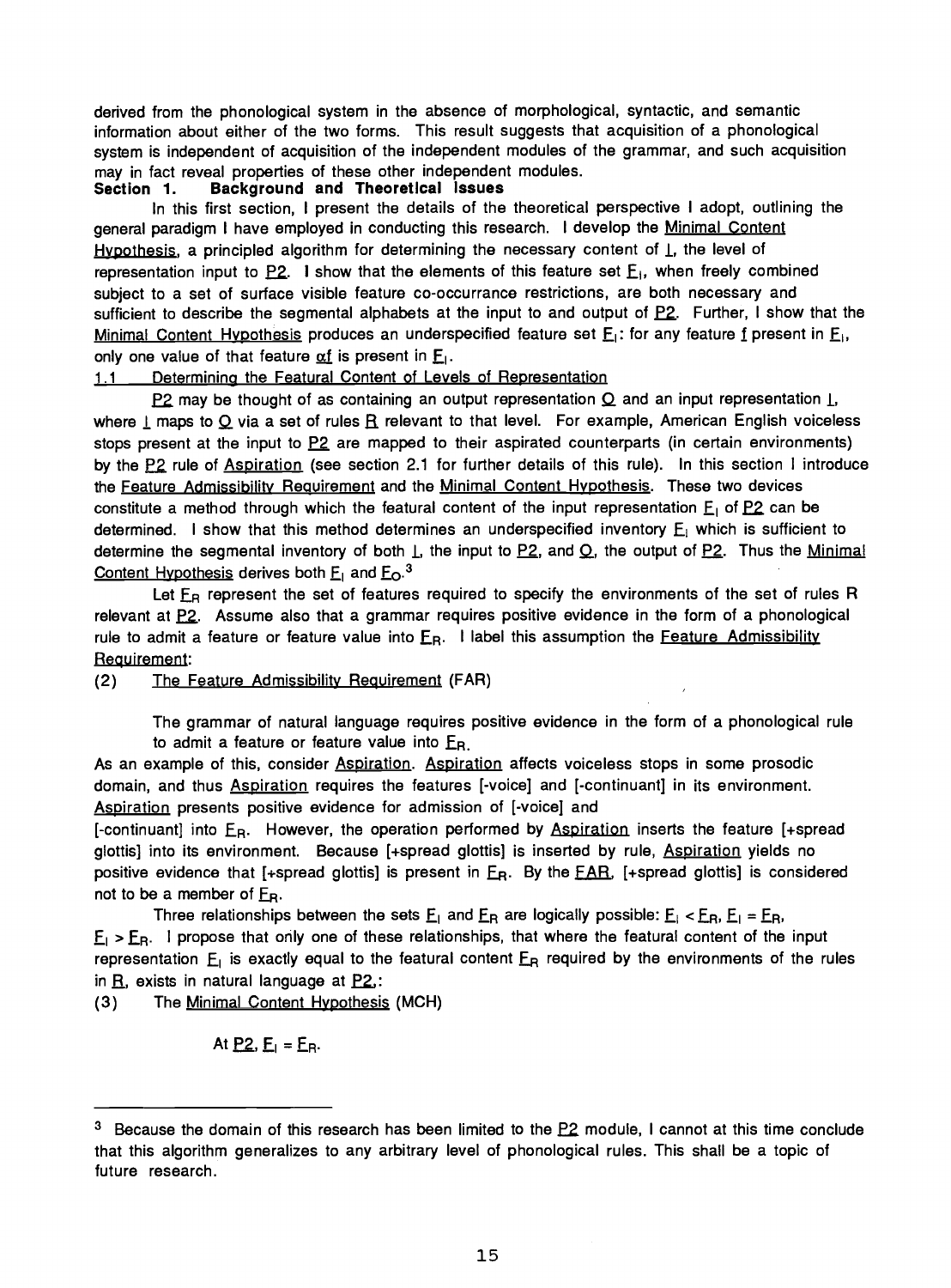Before discussing types of representations allowed by the MCH, I present details of the other two types of representations that the MCH rules out,  $E_i$  <  $E_R$  and  $E_i$  >  $E_R$ .

 $E_1$  <  $E_R$  could arise in the following situation. Consider a language L with distinctive voiced and voiceless stops but without distinctive aspirates. Let the language have a  $P2$  rule that aspirates stops b, d, a when they follow i:  $b \to b^h$ ,  $d \to d^h$ ,  $a \to a^h$ . By the FAR, [-cont] and [+voice] are elements of E<sub>R</sub>, as well as the features of i. Suppose that the language has an additional P2 rule that aspirated labials become voiceless  $\underline{b}^h \rightarrow \underline{p}^h$ . Therefore, although  $\underline{F}_R$  also contains [+spread glottis], that feature need not be in  $E_1$  because [+spread glottis] is not distinctive. Thus, the learner would be faced with the task of learning not only the two rules, but also the crucial ordering relationship between them. In proposing the MCH, I claim that such a system would not arise in natural language.

 $E_1$  >  $E_R$  could arise if a feature were present in  $E_1$  but never required by the environment of any  $P2$  rule. For example, consider a language  $L$  which has a morphophonemic process (ie, one relevant to a more abstract level that  $P2$ ) which refers to [+sonorant] in its environment. However, L contains no  $P2$  rule which refers to [+sonorant]. In this case, a learner would not have access to the complete phonological feature system of  $L$  without knowledge of details of the morphological system of  $L$ . I claim that this system also does not exist as a system of natural language.

The MCH restricts the number of possible types of input and output representations which may exist in natural language. Specifically, it permits the existence of the two types of representations. Type I arises when the rules of  $\underline{R}$  add no featural information (Aspiration would not fit in with this schema). Rules of this type spread or delink features when those features are present. In other words, Type I representations extend the number of possible feature combinations from  $\perp$  to  $\Omega$  without increasing the number of features present in  $\perp$  and Q. Type II arises when the rules of  $\bf{R}$  add featural information,  $f_{\text{rules}}$ , not present in  $E_1$ . Rules of this type may spread, delink and also insert. In this case,  $E_{\text{O}}$  represents the union of the two sets  $E_{\text{R}}$  and  $f_{\text{rules}}$ . Aspiration is a rule of this type, since application of the rule inserts [+spread glottis]. Thus the output inventory  $E_0$  contains all of the features contained in  $E_R$  as well as features inserted by the rules of  $\underline{R}$ .

I represent the two types of representations just described schematically in (4): (4) Possible Types of Representation

 $I.$   $E_I = E_R = E_O$ 

 $II.$   $E_i = E_R$ ;  $E_Q = E_i \cup f_{rules}$ 

One other type of representation exists when the MCH is satisfied:  $E_1 > E_0$ . This situation would arise if a feature were present in  $E_1$  which was deleted in all contexts by a rule in R. Thus, the input representation would be larger than the output representation. I predict that such a system requires a rule whose environment cannot be discovered at the surface, and would therefore be unlearnable. Thus, the model I propose requires that both  $E_1$  be a subset of  $E_0$ , and representations I and  $|1$  of (4) be the only types available to natural language.

In this section I presented the Feature Admissibility Restriction and the Minimal Content Hypothesis as elements of an algorithm for determining the featural content  $E_1$  of  $L$ , the input to P2:  $E_1$  is equivalent to the set of features required by the environments of the rules  $R$  of the  $P2$  module. I distinguished between features required by the environments of a rule  $E_R$  and those which are inserted by a rule itself frules. On the basis of this, I argued that the only types of output representations for a phonological module which may exist are those: I) where  $E_O$  is equivalent to both  $E_I$  and  $E_B$ , or II) where  $E_{\Omega}$  is equivalent to the union of the two feature sets  $E_{\perp}$  and  $f_{\text{miss}}$ .

In the next section, I show that feature inventories derived via the EAR and MCH are both necessary and sufficient to derive segmental inventories at the input to and output of  $P2$ . I stress that the FAR and MCH derive inventories in the absence of morphological, syntactic, or semantic knowledge. 1.2 Featural Alphabets Derive Segmental Alphabets

Adopting the feature hierarchy of Sagey (1986), I show in Section 2 that the following features/nodes are required by those American English P2 rules which affect consonants: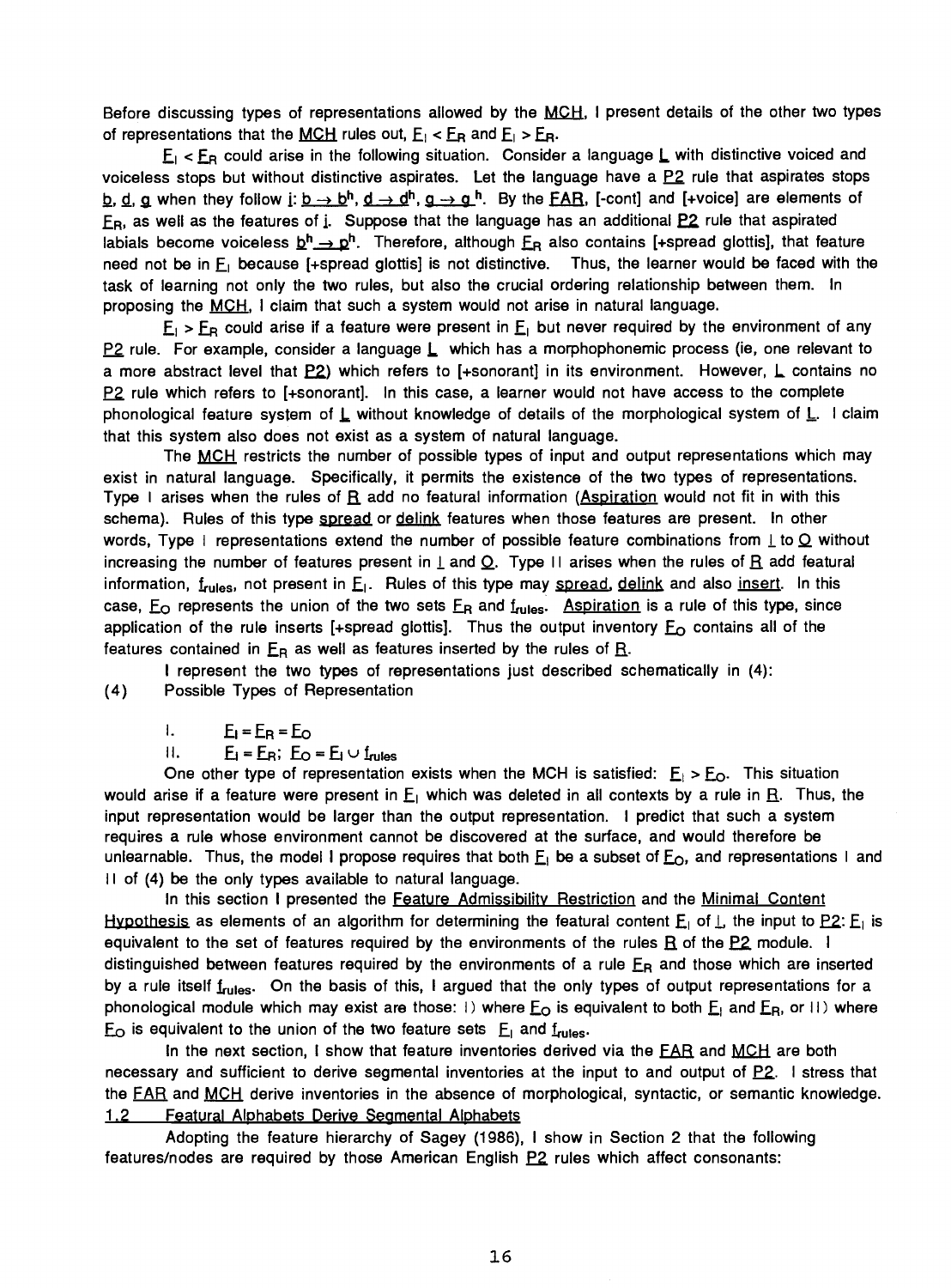(5) Features Relevant to American English Consonants

| [-continuant] [-voice] | [+consonantal] | f+nasall      |
|------------------------|----------------|---------------|
| [+distributed] [-back] | LABIAL         | <b>DORSAL</b> |

Figure (4) states that the 'featural content of the output representation is equal to the union of the featural content of the input representation and any features inserted by  $P2$  rules:  $E_O = E_1 \cup f_{rules}$ . Anticipating the result of Section 2 that

 $f_{rules} = \{[+spread\ glottis], [+constricted\ glottis]\}$ 

for American English, and ignoring the contribution of frules at the moment for ease of exposition, the following figure illustrates the American English consonant segments which exist at  $Q$  (i adopt the Kahn (1976) analysis of  $\underline{r}$  as a glide and therefore not [+consonantal]). This segmental inventory is determined by restricted free combination of the features of  $E_1$ :

(6) Attested Segments at the Output of  $P2$  (ignoring Aspirated and Unreleased Stops)

|        | p         | b              |           |   | vm mt d e d n<br>$\circ$ |   |  |           |  | dsznn |  | $\bullet$ | $\circ$ | $\mathbf{c}$ | $\frac{v}{\sin 2}$ |   | ñ λ k k g            |  | $\mathbf{g}$ | $\eta$   h |  |
|--------|-----------|----------------|-----------|---|--------------------------|---|--|-----------|--|-------|--|-----------|---------|--------------|--------------------|---|----------------------|--|--------------|------------|--|
| [cons] |           |                |           |   |                          |   |  |           |  |       |  |           |         |              |                    | ÷ |                      |  |              |            |  |
| [vec]  | $\bullet$ |                | $\bullet$ |   |                          |   |  |           |  |       |  |           |         |              |                    |   |                      |  |              |            |  |
| [cont] |           | $\blacksquare$ |           |   |                          |   |  | ۰.        |  |       |  |           |         |              |                    |   |                      |  |              |            |  |
| [nas]  |           |                |           | ۰ | ٠                        |   |  | $\ddot{}$ |  |       |  |           |         |              |                    | ۰ |                      |  |              |            |  |
| [dist] |           |                |           |   |                          | ۰ |  |           |  |       |  |           |         |              |                    |   |                      |  |              |            |  |
| [back] |           |                |           |   |                          |   |  |           |  |       |  |           |         |              |                    |   |                      |  |              |            |  |
| LAB    |           |                |           |   |                          |   |  |           |  |       |  |           |         |              |                    |   |                      |  |              |            |  |
| DOR    |           |                |           |   |                          |   |  |           |  |       |  |           |         |              |                    |   | $\ddot{\phantom{1}}$ |  |              |            |  |

If exhaustive free combination of the eight features in (5) occurred, 256 segments would result  $(2^8 = 256)$ . Figure (6) illustrates that there are only 32. Thus, some restriction of free combination is necessary in order to not overgenerate segments. Some features are never found to co -occur at the surface. These unattested combinations can be stated as a set of constraints following Archangeli and Pulleyblank (forthcoming). I propose that these constraints hold both at the surface and at all more abstract levels of representation:

(7) Constraints Restricting Free Combination

|                 | *[DOR, LAB]                                                                                                                                                                                                                                                                                                               |
|-----------------|---------------------------------------------------------------------------------------------------------------------------------------------------------------------------------------------------------------------------------------------------------------------------------------------------------------------------|
| $\frac{1}{2}$ . | *[-back, LAB]                                                                                                                                                                                                                                                                                                             |
| 3.              | $^*$ [+dist, LAB]                                                                                                                                                                                                                                                                                                         |
| 4.              | *[+dist, DOR]                                                                                                                                                                                                                                                                                                             |
| 5.              | $\left[\begin{array}{ccc} \text{+nasal} \\ \text{+cons} \end{array} \rightarrow \text{--cont} \right]$ ; $\left[\begin{array}{ccc} \text{+nasal} \\ \text{--cont} \end{array} \rightarrow \text{+-cons} \right]$ ; $\left[\begin{array}{ccc} \text{+nasal} \\ \text{--vce} \end{array} \rightarrow \text{--cont} \right]$ |
| 6.              | $[LAB \rightarrow +cons]$                                                                                                                                                                                                                                                                                                 |
| 7.              | $\begin{bmatrix}$ DOR $\rightarrow$ -cont $\end{bmatrix}$ ; $\begin{bmatrix}$ DOR $\rightarrow$ +cons                                                                                                                                                                                                                     |
|                 |                                                                                                                                                                                                                                                                                                                           |

Constraints (7.1 -7.5) are predicted to exist by the markedness theory of Pulleyblank (1989). Unmarked constraints permit only one node to be immediately dominated by PLACE unless positive evidence to the contrary is found (7.1 -7.4). Other unmarked constraints relevant here include the three constraints on the co-occurrance of  $[+$ nasal] with other features  $(7.5)$ .

Even given the constraints in  $(7)$ , gaps still exist in the segments derived at  $Q$ . These gaps are not ruled out in principle, but are accidental in nature. Accidental gaps include the lack of voiceless laterals and nasals at interdental ([+distributed]), palatal ([-back]), and velar (DORSAL) points of articulation. The environments for voiceless laterals/nasals arises when these elements are the second element of a cluster beginning with a voiceless consonant. Their absence is simply a result of the lack of clusters of this type in American English.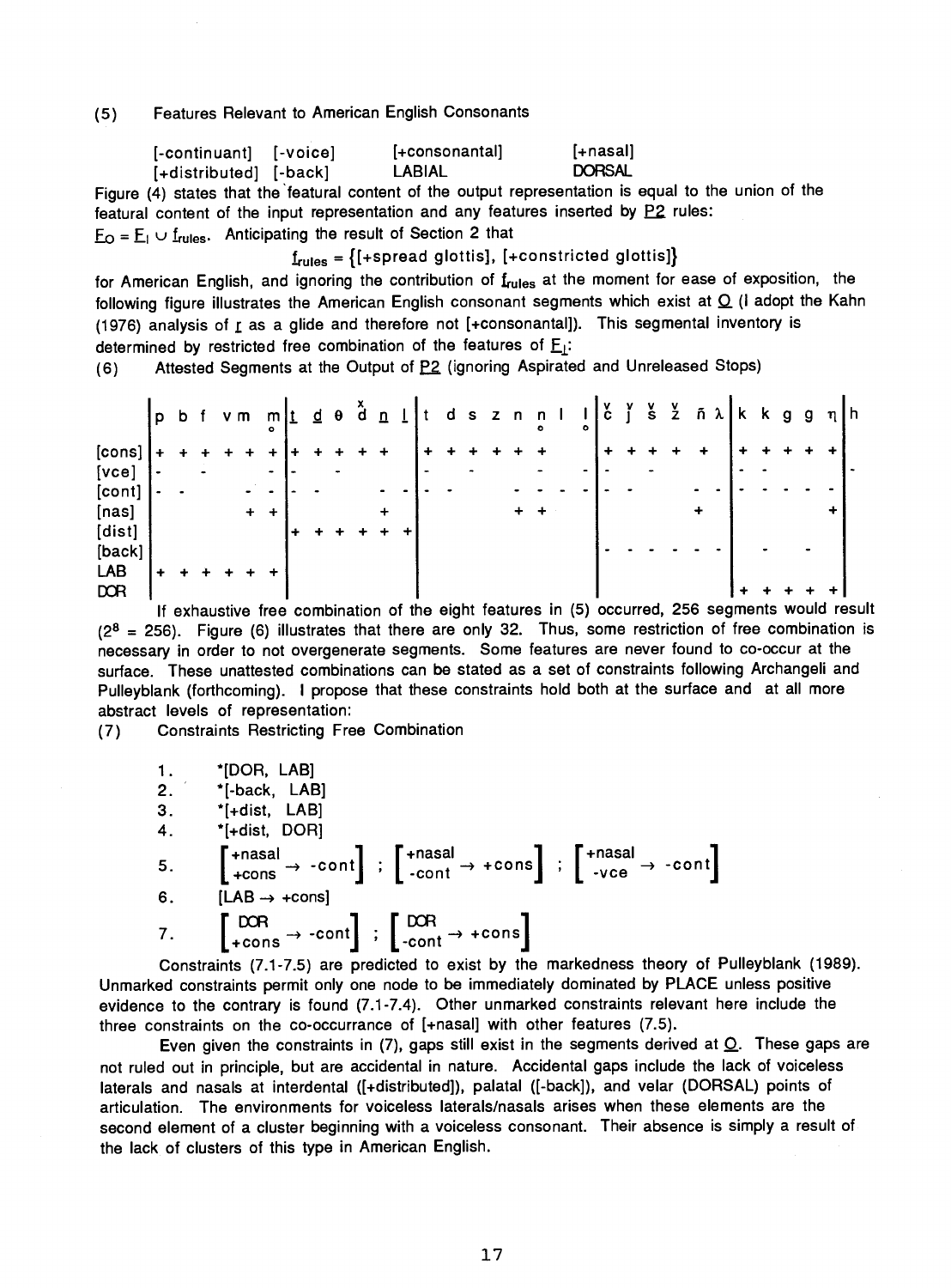I now turn to the representation of  $\perp$ , the input to  $P2$ . This level of representation is still subject to the constraints of (7), with the addition that all of the segments (that is, certain combinations of features) which are predictable have been eliminated. Notice that voiceless nasals and laterals present in (6), in violation of an unmarked constraint \*[+nas, -vce] of Pulleyblank (1989), are absent in (8): there are no voiceless nasals/laterals in  $\perp$ :

(8) Attested Segments at the Input to  $P2$ 

|                 | p |  | m              | θ         | a | d | s         |   |                | n              | v<br>с | v | v<br>s | ۷ | κ | η | - n |
|-----------------|---|--|----------------|-----------|---|---|-----------|---|----------------|----------------|--------|---|--------|---|---|---|-----|
| [cons]          | ٠ |  |                |           | ٠ |   |           | ٠ |                | $\ddotmark$    | ٠      |   |        | ٠ |   | ۰ |     |
| [cont]<br>[vec] | - |  | $\blacksquare$ | $\bullet$ |   |   | $\bullet$ |   | $\blacksquare$ | $\blacksquare$ |        |   |        |   |   |   |     |
| [nas]           |   |  | ٠              |           |   |   |           |   |                | $\ddot{}$      |        |   |        |   |   | + |     |
| [dist]          |   |  |                |           |   |   |           |   |                |                |        |   |        | - |   |   |     |
| [back]<br>DOR   |   |  |                |           |   |   |           |   |                |                |        |   |        |   | ٠ | ∔ |     |
| LAB             |   |  |                |           |   |   |           |   |                |                |        |   |        |   |   |   |     |

The voiceless nasals which appear in  $Q$  appear in restricted, predictable environments. In fact, their existence is a result of the application of a  $P2$  rule. With respect to the function of certain  $P2$  rules, then, violation of the unmarked constraint \*[+nas, -vce] at the surface appears to be re-established by the rule system in the abstract phonology. Although such conclusions are tentative at this preliminary stage of research, this result suggests that phonological rules are not entirely arbitrary processes. That is, the abstract phonology appears to derive from physiological principles<sup>4</sup>.

The representation in (6) describes all of the attested segments of the American English consonant system at the output of E2, while the representation in (8) describes all of the attested segments at the input to it. The segments of (6) and (8) are derived by combining the set of features presented in (5) restricted by the constraints in (7). Thus, the set of features in (5) is demonstrably sufficient to describe the attested segments of (6) and (8). Further, given that the constraints in (7) are operative, in a sense independently of a particular analysis, the removal of any one of the features in (5) would result in gross underdetermination of the attested segmental inventories of both (6) and (8). For example, consider the removal of the feature /node LABIAL. Free combination would generate DORSAL segments (as well as segments unspecified for PLACE), but could not generate the five LABIAL consonants of American English at either  $Q$  or  $I$ . These segments could not be derived at  $Q$  or  $I$ , and would therefore be predicted to be non -distinctive segments of American English. Since this is not the case (consider the trio pin kin tin), the set of features in (5) is demonstrably necessary to describe the attested segments of (6) and (8). This necessary and sufficient set of features in (5) is obtained by the FAR and MCH in the absence of any morphological, syntactic, or semantic information.

In this section, I proposed the Feature Admissibility Restriction and the Minimal Content Hypothesis as elements of an algorithm to derive the feature inventories both the input to and output of P2. I have presented the conclusions of this research, namely that a necessary and sufficient set of features relevant for American English consonants appears in (5), and these features combine to form the segmental inventory of American English at the input to and output of P2. Further, because the inventory in (5) consists of only eight feature values, this set is also underspecified.

In the next section, I motivated the features proposed in (5). To do this, it is necessary to examine in detail some of the P2 rules affecting American English consonants: Aspiration, Unrelease, Nasal Consonant Deletion, Vowel Nasalization, j- voice] Assimilation, PLACE Assimilation, Palatalization, Dentalization, and Flapping.

<sup>4</sup> Similar conclusions in different phonological domains have been reached by Halle (1983) and Sagey (1986).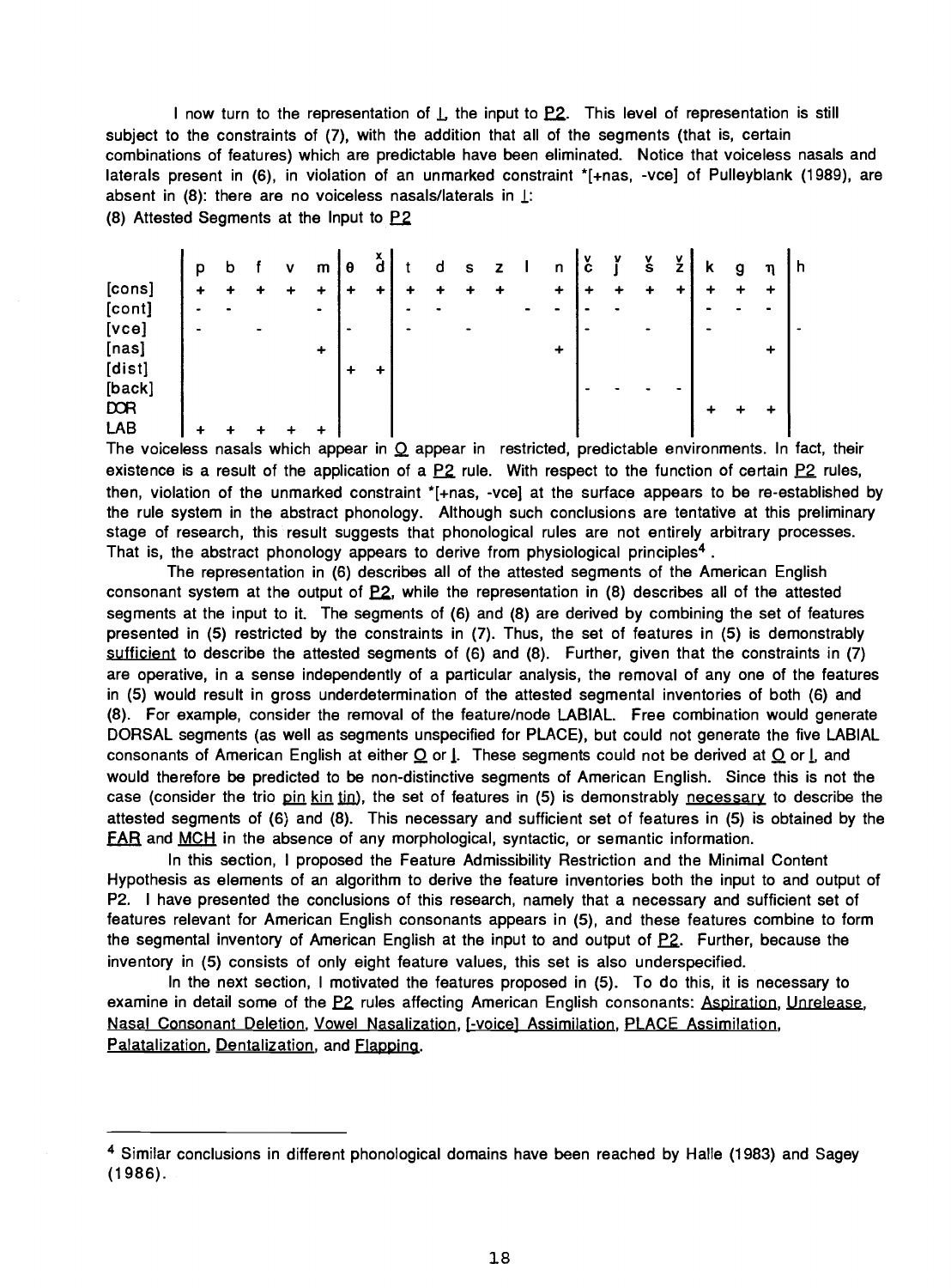# Section 2. Motivating the Featural Inventory of American English Consonants

I divide this section into two parts. The first subsection treats rules relevant to American English consonants in general. I show that the environments of the rules of Aspiration, Unrelease, Nasal Consonant Deletion, Vowel Nasalization, and [-voice] Assimilation motivate the features [-continuant], [-voice], and [+nasal]. The second subsection treats alternations specific to American English CORONAL consonants. Environments of the rules considered in this section, Place Assimilatior Palatalization, and Dentalization motivate the features [+consonantal], [+distributed], [-back] and the nodes/features PLACE, LABIAL, and DORSAL. I show that the grammar of American English is both simplified and more empirically adequate if CORONAL is unspecified at both  $\perp$  and  $\Omega$ . Finally, I present a somewhat different analysis of the phenomenon of **Flapping** in American English.

# ?.1 General Consonant Alternations

I begin the discussion with American English rules which motivate the consonantal features [-voice], [-continuant], and [+nasal]: Aspiration, Unrelease, Nasal Consonant Deletion, Vowel Nasalization, and [-voice] Assimilation. Following the MCH, these features are present in E<sub>1</sub>, the featural representation input to P2. Aspiration and Unrelease insert two features into the output representation  $E_0$ : [+constricted glottis] and [+spread glottis]. These two features comprise the set  $f_{\rm rules}$ -

# 2.1.1 Aspiration

The phenomenon of interest here, commonly called Aspiration in the literature, concerns the breathy quality of the surface instantiations of American English voiceless stops when they occur in certain prosodic environments. The data below are representative of all voiceless English stops  $p_1 k$ :

(9) English Obstruent Data

| a. | $[p^h]$ anic<br>iso[t <sup>h</sup> ]ope<br>[k <sup>h</sup> ]reate | re[p <sup>h</sup> ]ort<br>mili[t <sup>h</sup> ]ary<br>ana[k <sup>h</sup> ]onda | s[p]ear<br>s[t]ool<br>s[k]arred | $ras[p=]$<br>$despi[t=]e$<br>$stea[k=]$ |
|----|-------------------------------------------------------------------|--------------------------------------------------------------------------------|---------------------------------|-----------------------------------------|
| b. | [b]ank<br>[d]andruff<br>[g]argle                                  | re[b]uke<br>in[d]ecent<br>a[g]hast                                             |                                 | Cale[b]<br>gla[d]<br>sla[g]             |
| C. | [s]alamander<br>[f]ather<br>$[0]$ eta                             |                                                                                |                                 | bufs]<br>rebu[f]<br>brea[0]             |

The segmental content of the aspiration rule appears to be surrounded by little controversy: it targets the combination [[- voice] and [- continuant]] and inserts [+spread glottis].<sup>5</sup>

The rule of Aspiration (literally [+spread glottis] Insertion) is formulated below. To state this and other rules, I assume the rule formalism of Archangeli (1988).<sup>6</sup> Because this notation may be unclear to readers unfamiliar with it, I also present rules in the more familiar Chomsky and Halle (1968) (hereafter SPE) format.

<sup>5</sup> This is not true of the particulars of the prosodic environment. Kahn (1976) and Hammond (1982) argue that Aspiration applies syllable-initally independent of the stress of the following vowel, while Kiparsky (1982) and Withgott (1982) argue for a syllable/foot based environment. For purposes of exposition, I assume the environment of Withgott (1982). Because I am concerned primarily with the segmental material present at this level of representation, and because all sources admit the necessity of the syllable in the environment, the particular choice of environment makes little difference with regard to the points being made here.

<sup>6</sup> The notation appears slightly altered from Archangeli (1988). The alterations I have made do not affect the theory associated with the source (personal communication).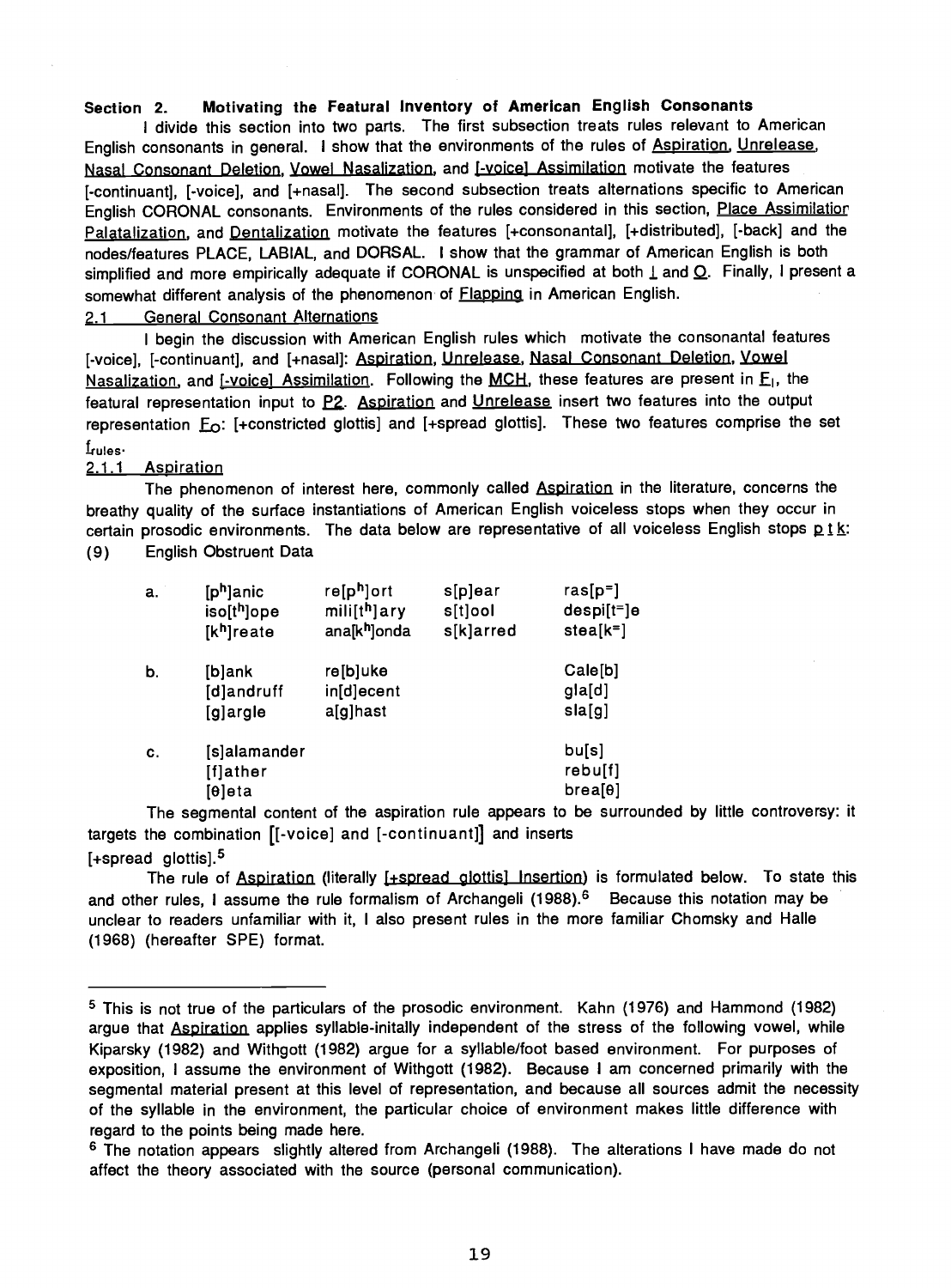(1 0) Aspiration (Kahn 1976)

Rule Name: Aspiration Operation: Insert Element: [+spread glottis] Environment: featural:  $\left[\begin{smallmatrix}[-\text{cont}] \[-\text{vect}] \[-\text{vec}] \end{smallmatrix}\right]$  ; prosodic:  $\left[\begin{smallmatrix} \mathfrak{o} & \mathfrak{o} \end{smallmatrix}\right]$  OR  $\left[\begin{smallmatrix} \mathfrak{o}-\mathfrak{u} \end{smallmatrix}\right]$  $\left[\begin{matrix}[-\text{cont}]\\[-\text{vec}]\end{matrix}\right] \rightarrow [+\text{spread glottis}]\Bigg/\left\{\begin{matrix}[\phi\text{ -- }\\[\sigma\text{ -- }\mu]\end{matrix}\right\}$ 

# 2.1.2 Unrelease

Another rule which affects voiceless stop consonants, this time in syllable final position, is Unrelease. Discussed in Kahn (1976)<sup>7</sup>, Withgott (1982), and Kaisse (1985), this process is responsible for the unreleased character present in voiceless stops in this position. Recall the data from (9):

(1 1) English Obstruent Data

| ras $[p^=]$ | b.           | Cale[b] | С. | bu[s]   |
|-------------|--------------|---------|----|---------|
|             |              | gla[d]  |    | rebu[f] |
| stea[k=]    |              | sla[g]  |    | breakel |
|             | $despi[t=]e$ |         |    |         |

I formulate Unrelease below, following Kahn (1976):

(1 2) Unrelease (Kahn 1976)

| Rule Name:<br>Operation:<br>Element: | Unrelease<br>Insert<br>[+constricted glottis]                                                                                                                                                              |
|--------------------------------------|------------------------------------------------------------------------------------------------------------------------------------------------------------------------------------------------------------|
| Environment:                         | [-cont]<br>[-vce]<br>$\sigma$                                                                                                                                                                              |
|                                      | $\left[\begin{smallmatrix}[-\text{cont}]\\[-\text{vec}]\end{smallmatrix}\right] \rightarrow [+constrained \text{ glottis}] \left[\begin{smallmatrix}[-\text{cont}]\\[-\text{vec}]\end{smallmatrix}\right]$ |

### 2.1.3 Nasal Consonant Deletion

Malécot (1960), Hooper (1977), and Kaisse (1985) discuss a rule of English which deletes a nasal consonant if it precedes a voiceless consonant in the same syllable. Data below, taken from Hooper (1977), Kaisse (1985), and my own pronunciation illustrate the effects of this rule<sup>8</sup>:

<sup>7</sup> Kahn (1976) labels this rule Glottalization. I choose to identify it as Unrelease to avoid confusion of this rule, which concerns the unreleased nature of syllable -final stops, and another, separate phenomenon which allows syllable-final  *to surface as glottal stop*  $*2*$ *.* 

<sup>&</sup>lt;sup>8</sup> The deletion of the nasal must crutcally follow *Vowel Nasalization* (see 2.1.4).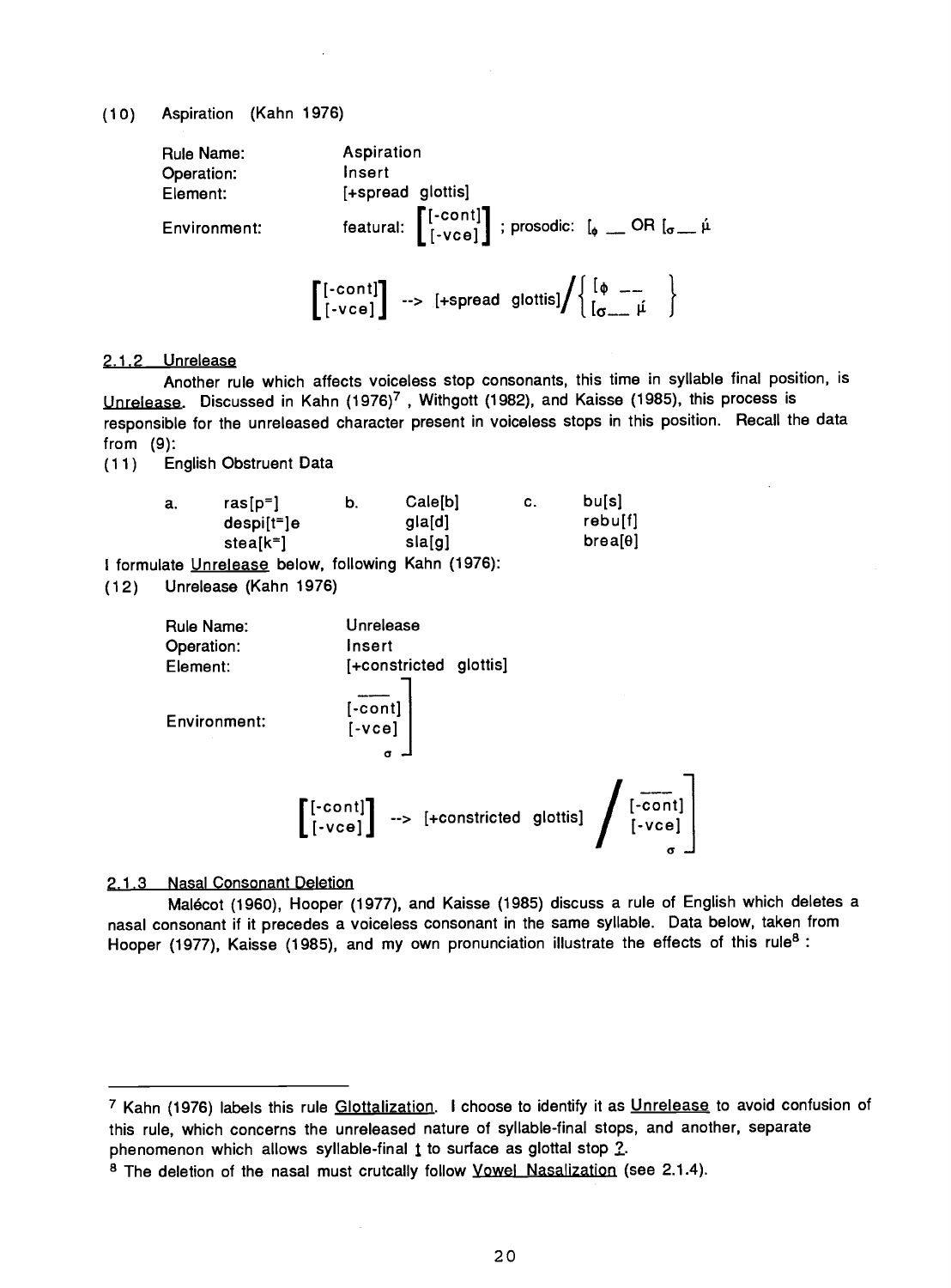i. Nasal Deletion Before Voiceless Stops (Hooper (1977; fig. 5) cap [kæp] bet [bet] back [bæk] cab [kae:b] bed [be:d] bag [bae:g] camp [kænd] bent [bet] bank [bæk] cam [kæ:m] bend/Ben [bɛ̃:n] bang [bæ:η] Kaisse (1985; ch. 2 fig.15) (schwa is hereafter represented as [@]) ii. a. [setr@l] <  $\sigma$   $\sigma$  $/I$  N sEntr@I b.  $*$ [s $\check{\epsilon}$ træl@Di] <  $\sigma$   $\sigma$   $\sigma$   $\sigma$   $\sigma$ /I\ II <sup>I</sup> /I /I sEntrael@Di [ækl] 'ankle' iii. [ængl] 'angle' iv. Rule Name: Nasal Consonant Deletion Delink Operation: ROOT linked to  $\begin{bmatrix} +\text{nasal} \\ -\text{cont} \end{bmatrix}$ Element:  $\equiv$  [-vce]  $\int_{\sigma}$ Environment:  $\left[\begin{smallmatrix} [-\text{cont}] \ [\text{+nasal}] \end{smallmatrix}\right] \rightarrow \varnothing /$   $\left[\begin{smallmatrix} -\text{1-vec}] \ \ \text{1-vec}] \end{smallmatrix}\right]$ 

(13) Nasal Deletion (Malécot (1960); Hooper (1977); Kaisse (1985))

The data in (13ii) show both that the deletion must apply between two tautosyllabic segments, and that resyllabification (see Withgott 1982; Kaisse 1985) must precede application of both Aspiration and Nasal Consonant Deletion. The t in central is not aspirated, implying that it is neither foot-nor stressed syllable-initial. As Kaisse (1985) argues, it can therefore be resyllabified, becoming tautosyllabic with the preceding n which conditions deletion. However, in the derived form centrality, the stress shifts to the second syllable, and the  *becomes aspirated. This*  $*i*$  *is therefore not subject to* resyllabification, and Nasal Consonant Deletion cannot apply.

If resyllabification followed Nasal Consonant Deletion, then in central the t would be in syllableinitial position at the point in the derivation when Nasal Consonant Deletion was relevant, and it would not apply. Further, this would result in that  *becoming aspirated, which is also not instantiated. Thus* resyllabification must precede both Aspiration and Nasal Consonant Deletion. Because Aspiration and Nasal Consonant Deletion apply in different environments, no ordering relationship between them is necessary.

The forms ankle and angle in (13iii) show that the segmental environment for the application of this rule is [-voice]; the nasal can be deleted when it precedes  $\underline{k}$  (in this case,  $\underline{k}$  must have been previously resyllabified) but not when it precedes  $q$ .

A discussion of the properties of the rule itself is in order. As written, the rule is sensitive not only to [+nasal] but also [-continuant]. Both features are required, because as the data show, nasal vowels do precede [-voice] syllable internally. If the rule were sensitive only to [+nasal], the forms would incorrectly surface with neither a nasal consonant nor a nasalized vowel.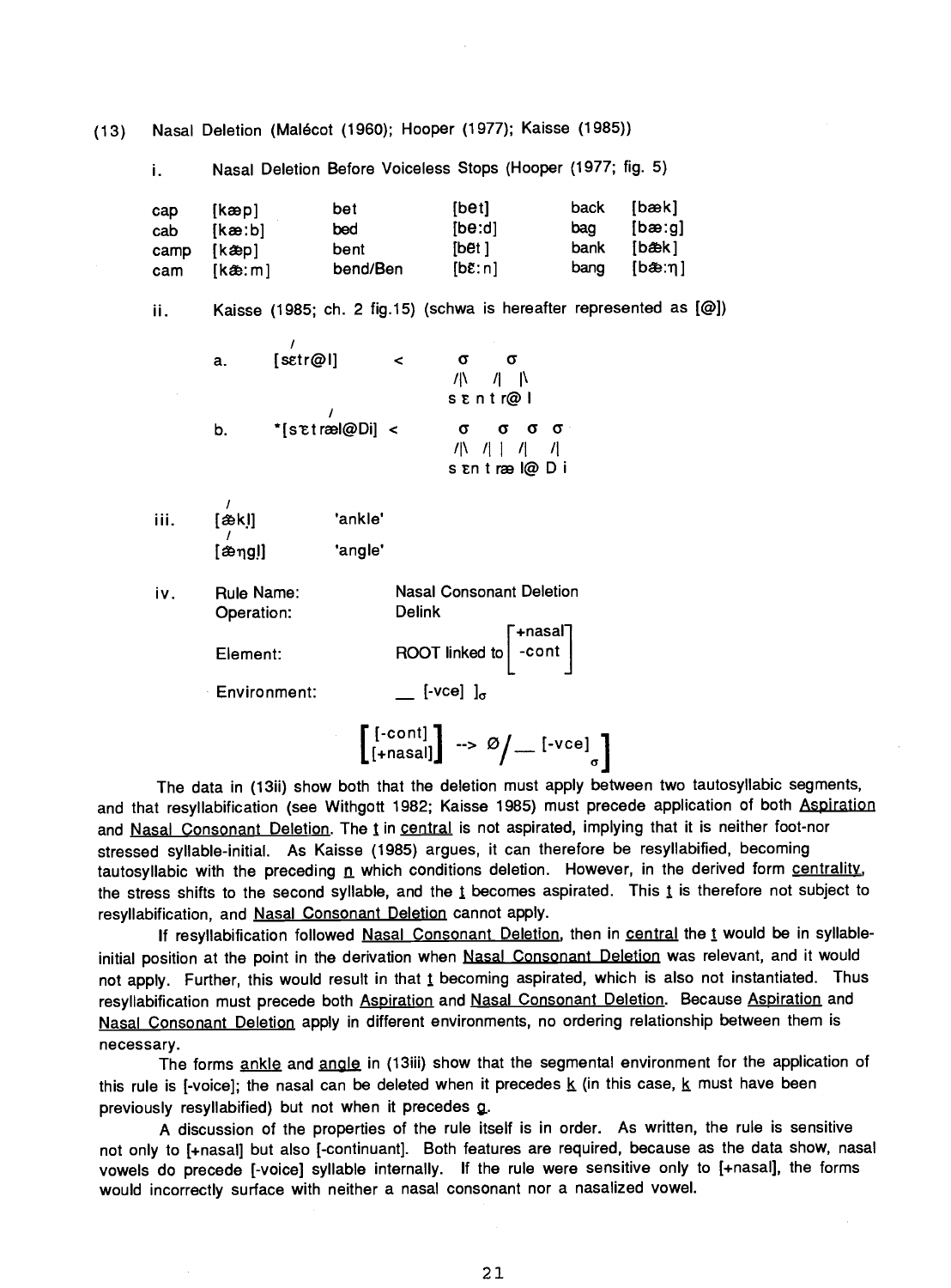#### 2.1.4 Vowel Nasalization

Another American English rule which constitutes positive evidence for the feature [4-nasal] in Fl is the obligatory rule which nasalizes vowels preceding nasals. Recall the data from Malécot (1960) which appears in figure (13i), and additional data below from Bauer et al (1980): (1 4) Vowel Nasalization

|        |       | [btym] 'beam' [bīn] 'bin' | [běỹn] "bane" | [gãŵn] 'gown' |  |
|--------|-------|---------------------------|---------------|---------------|--|
| [tɛ̃n] | 'ten' | [bæm] 'bang'              | [dūŵn] 'dune' | [dõŵm] 'dome' |  |

Because all vowels are nasalized, the environmental target of this [ +nasal] spreading process must be the moraic tier  $\underline{u}$ . If spread of [+nasal] were unconditioned, syllable-initial voiced stops [[+consonantal] and [-continuant]] preceding nasalized vowels would nasalize as well, since these two features can co-occur with [+nasal]. The data illustrate that long vowels (vowel-glide sequences) are nasalized (I follow the Borowsky 1986 analysis of glides as vowels which are not in syllable -head position), so the rule must be triggered only by the feature [+nasal] (recall that P2 rules apply whenever their domain is met, so if [+nasal] spread from a nasal consonant to a left-adjacent vowel, [4-nasal] would still be in a spreading environment). I state the rule as follows: (15)

| Rule Name:   | <b>Vowel Nasalization</b> |
|--------------|---------------------------|
| Operation:   | Spread                    |
| Element:     | [+nasal]                  |
| Environment: |                           |

 $V \rightarrow$  [+nasal] / [+nasal]

### 2.1.5 **[-voice]** Assimilation

Figure (16) below presents an exhaustive list of surface English onsets, and an exhaustive list of surface two consonant codas. Codas of up to four segments are possible in English, although the third and fourth members must be coronal consonants which agree in voicing.<sup>9</sup> Following Ladefoged (1982); Shriberg and Kent (1982), I indicate the devoicing of sonorants  $m, n, l, L, w, \chi$  which occurs when they follow a voiceless segment.

(16) [- voice] Assimilation

a. Possible English Onsets (Bauer et al (1980))

| i.               | $[ -vec]$                 | $I$ -vce]                |                          |                                     |                |                        | ii. | $ $ [+VCe] $ $ +VCe]                                         |
|------------------|---------------------------|--------------------------|--------------------------|-------------------------------------|----------------|------------------------|-----|--------------------------------------------------------------|
|                  | $p^{\dagger}_{\circ}$ spl |                          | k!/skl                   | f I<br>。                            | $\mathsf{s}$   |                        |     | gl<br>b1                                                     |
|                  | $pr$ /spr $\int$          | tr/str<br>$\bullet$<br>۰ | kr/skr<br>۰<br>$\bullet$ | f r<br>。<br>$\theta$ r<br>$\bullet$ |                | $\frac{v}{\text{s}}$ r |     | br<br>dr<br>gr                                               |
|                  | py/spy                    |                          | ky/sky                   | f y                                 |                | hy                     |     | dw<br>gw                                                     |
|                  |                           | tw<br>。                  | kw/skw<br>$\bullet$<br>۰ | 0w<br>$\bullet$                     | <b>SW</b><br>۰ |                        |     | by                                                           |
|                  | sp                        | st                       | sk sm<br>$\circ$         | sn<br>。                             |                |                        |     | my                                                           |
| $\mathbf{iii}$ . | $[+vec]$ $[-vec]$         |                          |                          |                                     |                |                        | iv. | $\begin{bmatrix} -\mathsf{vce} & \mathsf{vce} \end{bmatrix}$ |
|                  | none found                |                          |                          |                                     |                |                        |     | none found                                                   |

<sup>&</sup>lt;sup>9</sup> Following Sagey (1986) I take interdentals  $\frac{\alpha}{2}$  and  $\frac{\alpha}{2}$  to be coronals, as well as alveopalatals  $\frac{\alpha}{2}$ ,  $\frac{\gamma}{2}$ ,  $\frac{\alpha}{2}$ ,  $\frac{\gamma}{2}$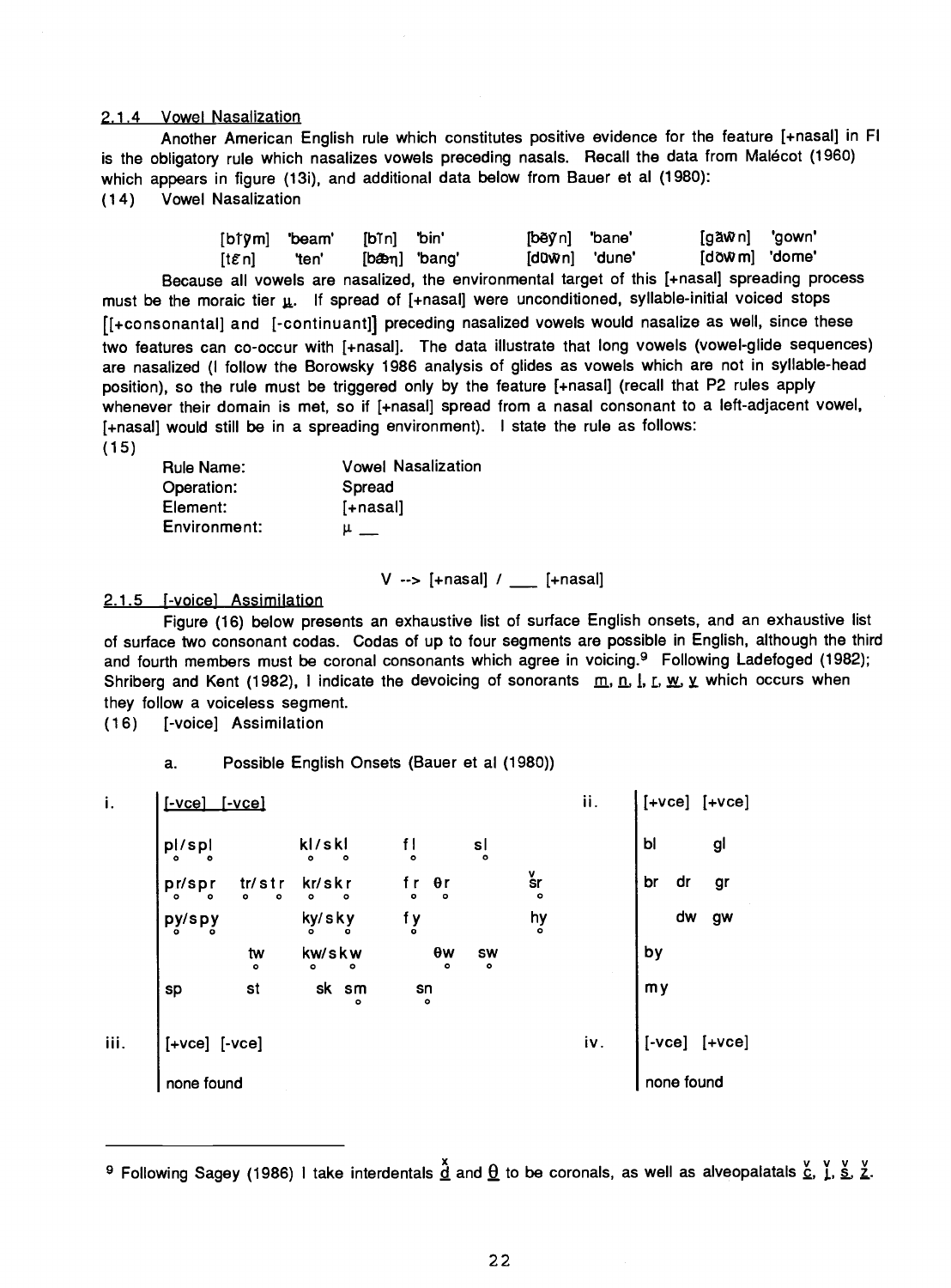### b. Some Possible English Codas

|      | i. $\int [\text{-vec}]$ $[\text{-vec}]$                                                                                                | ii. | $\vert$ [+vce] [+vce]   |
|------|----------------------------------------------------------------------------------------------------------------------------------------|-----|-------------------------|
|      | $\begin{array}{ l } \hline \text{pt} & \text{ft} & \text{st} & \text{kt} \\ \text{sp} & \text{sk} & \text{t0} & \text{p0} \end{array}$ |     | bz dz gz<br>nd md gd bd |
| iii. | $\vert$ [+vce] [-vce]                                                                                                                  | iv. | $\Big $ [-vce] $[+vec]$ |
|      | .<br>Ins dθ mf ηθ                                                                                                                      |     | none found              |

Both the devoicing of sonorants and the distributional gap of [-voice]...[+voice] clusters can be accounted for by proposing a rule which unconditionally spreads [-voice] rightward within the domain of the syllable. By proposing a constraint which prevents [- voice] from appearing in the head position of a syllable (reflecting the lack of voiceless vowels at the surface of American English):  $*(\mu, -voice)$ , rule application to vowels may be blocked. As a consequence, only syllable boundaries need be mentioned in the rule.

#### (17) [- voice] Spread

| Rule Name:   | [-vce] Spread                                                                                                                                                                                                                      |
|--------------|------------------------------------------------------------------------------------------------------------------------------------------------------------------------------------------------------------------------------------|
| Rule Domain: | Strict Adjacency                                                                                                                                                                                                                   |
| Operation:   | Spread                                                                                                                                                                                                                             |
| Direction:   | Rightward                                                                                                                                                                                                                          |
| Iterativity: | Yes                                                                                                                                                                                                                                |
| Element:     | $[\text{-vec}]$                                                                                                                                                                                                                    |
| Environment: | $\begin{bmatrix} 1 & 1 \end{bmatrix}$                                                                                                                                                                                              |
|              | $\bullet$ . The contract of the contract of the contract of the contract of the contract of the contract of the contract of the contract of the contract of the contract of the contract of the contract of the contract of the co |

Recall that one of the working assumptions in force here is the notion that one and only one value of a feature need be present at this level of representation, and that only the features present at this level are present at any more abstract level. Therefore, this treatment of voicing assimilation directly argues against treatments such as SPE, Kaisse (1985), Mohanan (1986), Borowsky (1986) which propose a rule which assimilates [+voice].

j- voice] Assimilation accounts for sonorant devoicing as well as the distributional gap in the surface syllable structure via one exceptionless and obligatory rule. Proponents of a [+voice] assimilation rule must account for why such a rule applies for morphological processes such plural formation ([kæts] 'cats' vs [dOgz] 'dogs') and verbal inflection ([wakt] 'walked' vs [wægd] 'wagged') but fails to apply in the nominalization process which takes  $wayd$  'wide' to  $w/d\theta$  'width'. Further, assuming that [+voice] assimilation would adequately describe the phenomena above does not account for the voicelessness of sonorants following voiceless sounds, nor does it account for the lack of [-voice]...<sup>[</sup>+voice] sequences in both onset and coda positions.

In this section I have motivated the following three features [-voice], [-continuant], and [+nasal] to be crucial to the environments of the five P2 rules of Aspiration, Unrelease, Nasal Consonant Deletion, Vowel Nasalization, and [-voice] Assimilation. These three features do not yet constitute a necessary and sufficient set of features to distinguish the segments of American English at either  $\perp$  or Q. No PLACE features have been motivated, nor has the feature [+consonantal]. To motivate these features, I now consider alternations particular to CORONAL segments, although in fact I argue that such alternations are particular to CORONALS only because CORONAL is unspecified at  $\perp$  and  $\Omega$ .

#### Alternations of Coronal Segments

### 2.2 Place Assimilation of Coronals

A number of alternations in American English involve the assimilation of place features by a CORONAL segment which is immediately to the left of a following segment. For example, the distribution of American English nasals is such that the clusters  $mp$ , ng, nt exist, as well as  $ms$  and  $ns$ . but there are no clusters  $*_{\text{ND}}$ ,  $*_{\text{N}}$ . In parallel to this, obstruent clusters sk, sp,  $\vert$ k,  $\vert$ p exist, as well as ks, bz ql, bl, kt, bd but no corresponding  $dq$ ,  $dq$ ,  $dq$ ,  $dq$ ,  $dq$ ,  $dq$ . I argue that this distributional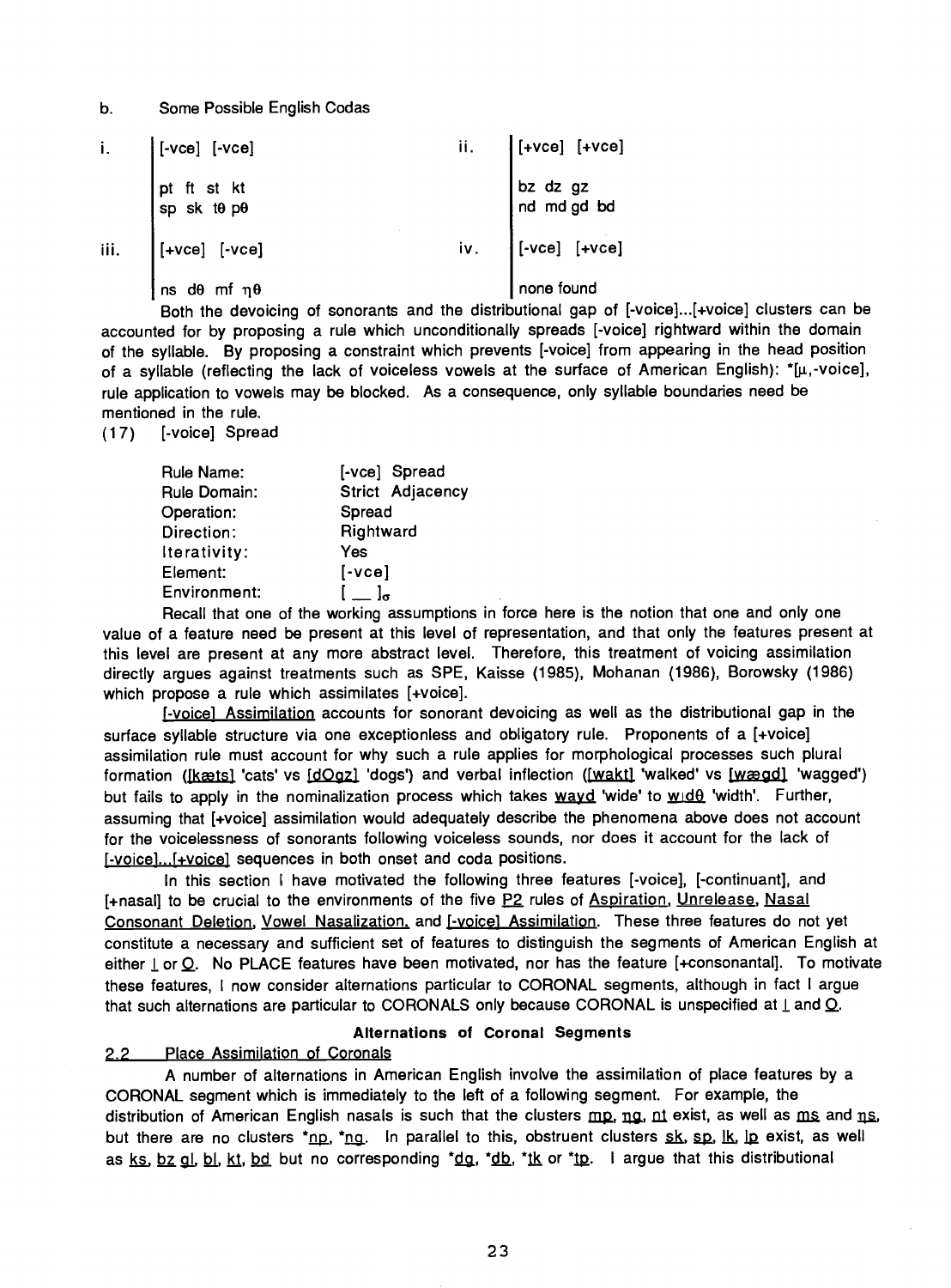asymmetry is not the result of an accidental gap, but that this phenomena is due to a  $P2$  rule which spreads the place features from a segment to a left-adjacent, non-continuant "CORONAL" consonant which has no place features. By examining the details of the environment of this rule from the perspective of a language learner, I argue that the node/features DORSAL and LABIAL are independently motivated.

A separate but related P2 rule of American English dentalizes a "CORONAL" stop preceding a dental ( $\{\pm\text{distributed}\}\$  segment:  $n\theta \rightarrow n\theta$ , and yet another rule palatalizes a "CORONAL" consonant when that consonant precedes a palatal ([-back]) segment:  $d_1 \rightarrow 0$ . I discuss each of these rules in turn and show that the grammar with respect to these three rules becomes simplified if CORONAL is unspecified at P2.

#### 2.2.1 PLACE Assimilation

Data in figure (18) below concerning the place assimilation of nasals from Mohanan (1986) and my own investigation illustrate two relevant facts: (i) the process responsible for the place assimilation of nasals must be available at the P2 because it applies across word boundaries; and (ii) this process affects only the coronal nasal  $n$ . Data in (a) show  $n$  assimilating to the place of a following consonant, while data in (b) show that this is not found when a pause intervenes between the two words. Data in (c) illustrate the resistance of other English nasals  $\underline{n}$  and  $\underline{m}$  to this process when no pause intervenes between words:

(18)

| a. | Data<br>[tɛmb@ks]     | b. | Data<br>[tenb@ks]          | Gloss<br>'ten bucks'     |  |
|----|-----------------------|----|----------------------------|--------------------------|--|
|    | [tenkinz]             |    | [tenkinz]                  | 'ten kings'              |  |
| C. | [seymkar]<br>[k np n] |    | *[seyηkar]<br>$*$ [kɪmpɪn] | 'same car'<br>'king pin' |  |

The distribution of obstruent clusters sketched in the remarks introducing this section indicate that the process which assimilates place features to a preceding nasal is more general in character. Consider the attested vs unattested clusters in American English:

(1 9) Some Tautosyllabic Cluster Distribution Facts

| Attested  |     | Unattested |    |    |    |  |
|-----------|-----|------------|----|----|----|--|
| pt        | k t |            |    | tp | tk |  |
| bd        | gd  |            |    | db | dg |  |
| <b>SD</b> | sk  | DS         | ks |    |    |  |
| Ip        | lk  |            |    |    |    |  |

The lack of stop clusters with CORONALS as the leftmost element parallels the distribution of nasal clusters. However, the CORONAL continuant  $s$  and the lateral  $i$  do not participate in this alternation:  $\underline{\mathbb{R}}$ and  $_{SD}$  clusters are attested. If the two types of data in (18) and (19) are indicative of a single process, that process must target  $\underline{1} d \underline{n}$  while excluding  $\underline{s}$  and  $\underline{l}$  (due to an accidental gap,  $\underline{z}$  is never found in the relevant environment). I consider that process sensitive to the common features of  $\underline{t} \underline{d}$  n: [+consonantal] and [-continuant]. Lacking the feature [-continuant] excludes the fricative  $\leq$  from satisfying the environment of the rule. By analyzing I as specified for the feature [-continuant] but not [ +consonantal], I also fails to produce the necessary conditions to trigger application of this rule (the rules of Dentalization and Palatalization discussed later in this section verify this analysis of I as a non -continuant non -consonant).

Thus, this process spreads PLACE leftwards onto the combination [ +consonantal] and [-continuant]. If CORONAL is assumed to be specified where this rule is relevant, the process must perform two operations: (i) spread PLACE, or some feature dominated by PLACE leftward onto an adjacent CORONAL; and (ii) delink/delete the already existing PLACE node dominating CORONAL, or CORONAL itself. By the evaluation metric presented in SPE (p. 334 -5), such a formulation of a rule is not as highly valued as one which is formally simpler (ie, requires fewer symbols to state).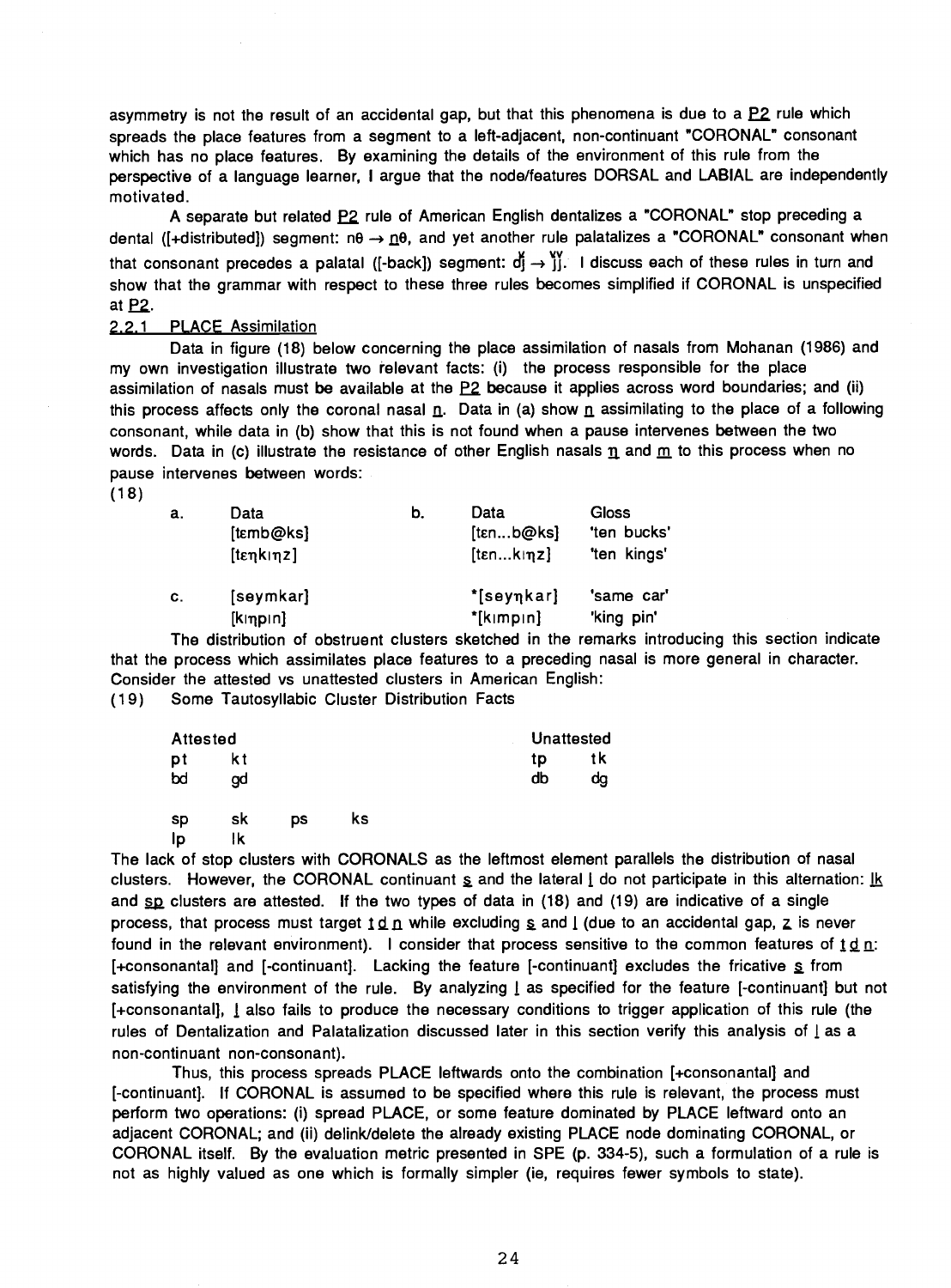Underspecifying CORONAL and the PLACE node dominating it simplifies the rule in question. In this case, the rule may be stated as follows--following Archangeli and Pulleyblank (forthcoming), I assume that spread rules are blocked by the presence of a place node to the left unless such blocking is explicitly overridden in the formulation of the rule. Thus, the fact that only the CORONAL nasal  $\underline{n}$  is found to undergo PLACE Assimilation is accounted for by principled means, namely that the rule is blocked from applying to LABIAL and DORSAL nasals  $\underline{m}$  and  $\underline{n}$  because these segments are specified for a node dominated by PLACE:

(20) PLACE Assimilation

| <b>Rule Name:</b>   | <b>PLACE Assimilation</b>                                                                                          |
|---------------------|--------------------------------------------------------------------------------------------------------------------|
| <b>Rule Domain:</b> | Strict Adjacency                                                                                                   |
| Operation:          | Spread                                                                                                             |
| Direction:          | Leftwards                                                                                                          |
| Iterativity:        | No                                                                                                                 |
| Element:            | <b>PLACE</b>                                                                                                       |
| Environment:        | $\left[\begin{smallmatrix}\texttt{[-continuant]}\\ \texttt{[+consonantal]}\end{smallmatrix}\right];\texttt{PLACE}$ |

As written, this rule targets PLACE. However, by my own hypotheses in Section 1, the rule does not motivate the presence of the node /features LABIAL and DORSAL which are dominated by PLACE, because they are not explicitly required in the environment of the rule. It is here that I look in detail at how this rule may be acquired by a child.

In the hierarchical arrangement of features which I adopt, the three articulation nodes LABIAL, CORONAL, and DORSAL determine point of articulation. LABIAL specifies labial or labiodental articulation for consonants, CORONAL determines the articulation of dentals, alveolars, and alveopalatals, and DORSAL specifies velar articulation. In this sense, these nodes are features in themselves --they localize articulation. Further segmentation of the articulation they describe is possible when these nodes dominate terminal features, the details of which are not necessary here. These three node/features are dominated by the node PLACE, which itself defines no articulation, forming an intermediate node between the ROOT node (which dominates at least the terminals [continuant], [consonant], [nasal]) and the articulator node /features.

Because PLACE is not a node specifying a locus of articulation, it cannot be terminal node: PLACE must always dominate a feature/node to be present in the structure. Thus, although the rule of (20) targets PLACE, implicit in the rule are the nodes which PLACE dominates, because the existence of PLACE depends upon the existence of one of the dominated nodes. I argue that the rule of (20) above, present in the adult grammar, is the result of collapsing two independent rules in a child's grammar, one which spreads DORSAL and the other LABIAL to the same target feature combination of [ continuant] and [+consonantal]. These two independent rules motivate the presence of LABIAL and DORSAL in the proposed analysis.

# 2.2.2 Dentalization

Having motivated LABIAL and DORSAL as independent constituents of  $E<sub>1</sub>$ , the featural content of the input to  $P2$ , I turn now to a second type of assimilation affecting CORONALS. CORONALS  $1 d n l$ 

become dentalized when they are found leftward-adjacent to the interdentals  $\frac{d}{dx}$  and  $\frac{d}{dx}$ . This assimilation affects  $\lfloor$  but does not affect  $\frac{s^{10}}{10}$  (data from Bauer et al. 1980):

(21) Dentalization affects  $\underline{d}$   $\underline{l}$   $\underline{n}$  but not  $\underline{s}$ 

| [eyt0] | 'eighth' | [wd0]          | 'width' |
|--------|----------|----------------|---------|
| [he[0] | 'health' | $[tan \theta]$ | 'tenth' |

[siks9] 'sixth'

 $10$  z is not attested in the relevant environment due to an accidental gap.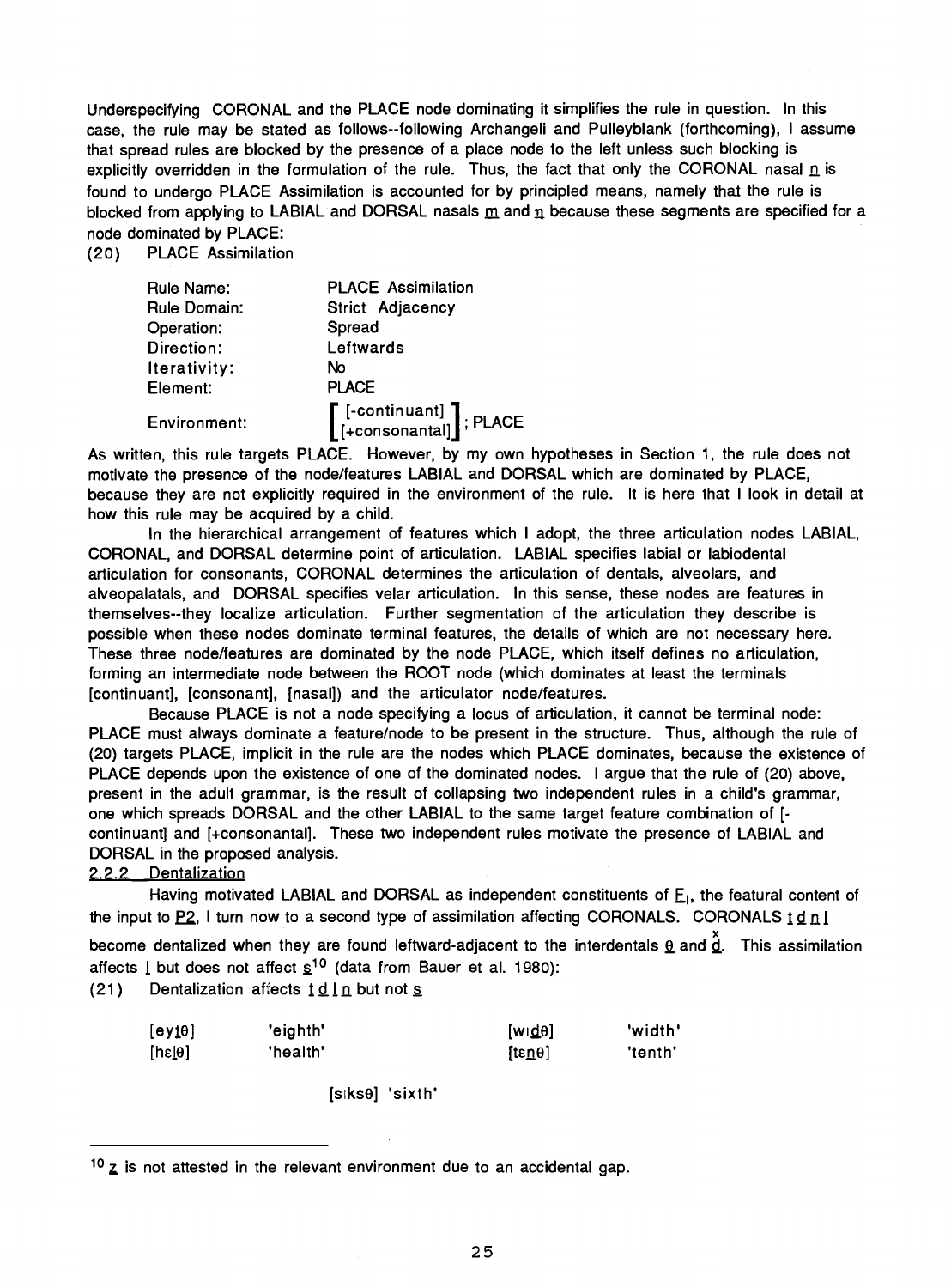Because  $1 \not\perp n$  i dentalize, but  $\underline{s}$  does not,  $1 \not\perp n$  i form a natural class. I take this as support for the analysis that  $\lfloor$  is specified  $\lfloor$ -continuant $\rfloor$ , and formulate the Dentalization rule below: (22) Dentalization

| Rule Name:   | Dentalization    |  |
|--------------|------------------|--|
| Rule Domain: | Strict Adjacency |  |
| Operation:   | Spread           |  |
| Direction:   | Leftwards        |  |
| Iterativity: | No               |  |
| Element:     | [+distributed]   |  |
| Environment: | [-continuant]    |  |

Following Sagey (1986), [distributed] is a feature immediately dominated by CORONAL, the same node which I argued above as unspecified at  $P2$ . However, consider that the critical descriptor of [distributed] articulation is [distributed] itself. Because [distributed] needs structure to dock into, the presence of [distributed] licences CORONAL, but the existence of CORONAL in this case is not independent of its terminal feature, but is part of the intervening structure between [distributed] and the ROOT. By the same argument used above regarding the dependence of PLACE on a dominated node, CORONAL is not independent here, and therefore it is not problematic to maintain its status as unspecified as an independent node/feature.

### 2.2.3 Palatalization

The final example of American English CORONAL sounds assimilating to a following consonant sound occurs when word-final  $1 \underline{d} n \underline{s} \underline{z}$  are adjacent to word-initial alveopalatals  $\underline{\underline{\acute{c}}} \underline{\acute{t}} \underline{\acute{s}}$ <sup>11</sup> without an intervening pause break. Consider the following data from Kaisse (1985, f. 26 e-h p.35), and notice that word-final  $\underline{I}$  is not palatalized by this rule<sup>12</sup>:

(23) Palatalization affects  $\underline{1} \underline{d} \underline{s} \underline{z} \underline{n}$  but not  $\underline{1}$ 

|                | pan shape [ñs]                                        | (but $[\tilde{n}\tilde{s}]$ ) |
|----------------|-------------------------------------------------------|-------------------------------|
| e <sub>1</sub> | a bad joke iil                                        | (but $[d]$ ] --Kaisse 1985)   |
| f.             | the worst joke $\begin{bmatrix} 0 \\ 0 \end{bmatrix}$ | (but [tc] --Kaisse 1985)      |
| g.             | whose shape $[2s]$                                    | (but $[zs]$ --Kaisse 1985)    |
| h.             | worse shape $[ss]$                                    | (but [ss] --Kaisse 1985)      |

full ship  $[\lambda \xi]$  (\*  $[\lambda \xi]$ )

Palatalization selects  $\underline{1}\underline{d}$   $\underline{n}$   $\underline{s}$   $\underline{z}$  as a natural class, but excludes  $\underline{l}$ . The only feature common to  $\underline{1}\underline{d}$   $\underline{n}$   $\underline{s}$   $\underline{z}$ is [+consonantal], and the only way to exclude  $\lfloor$  from this class is to not assign it the value [ +consonantal] as well. I present the rule below:

 $11 \frac{v}{2}$  is not a possible word-initial segment in English (with the exception of foreign proper names such as Zsa Zsa, etc).

<sup>&</sup>lt;sup>12</sup> The reader has no doubt noticed the omission of the more familiar rule of palatalization which involves  $\gamma$  eg, [kUd...yuw] --> [kU[uw] 'could you'. As Kaisse (1985) convincingly argues, this rule is in the process of being grammaticalized for most speakers (myself included), in that it is only the second person pronoun which triggers the rule: \*[b@s...yelow] --> [b@syelow] 'bus-yellow (the color of buses)'. Thus, this rule does not fit the three criteria in figure (2) to be considered relevant to  $P2$ .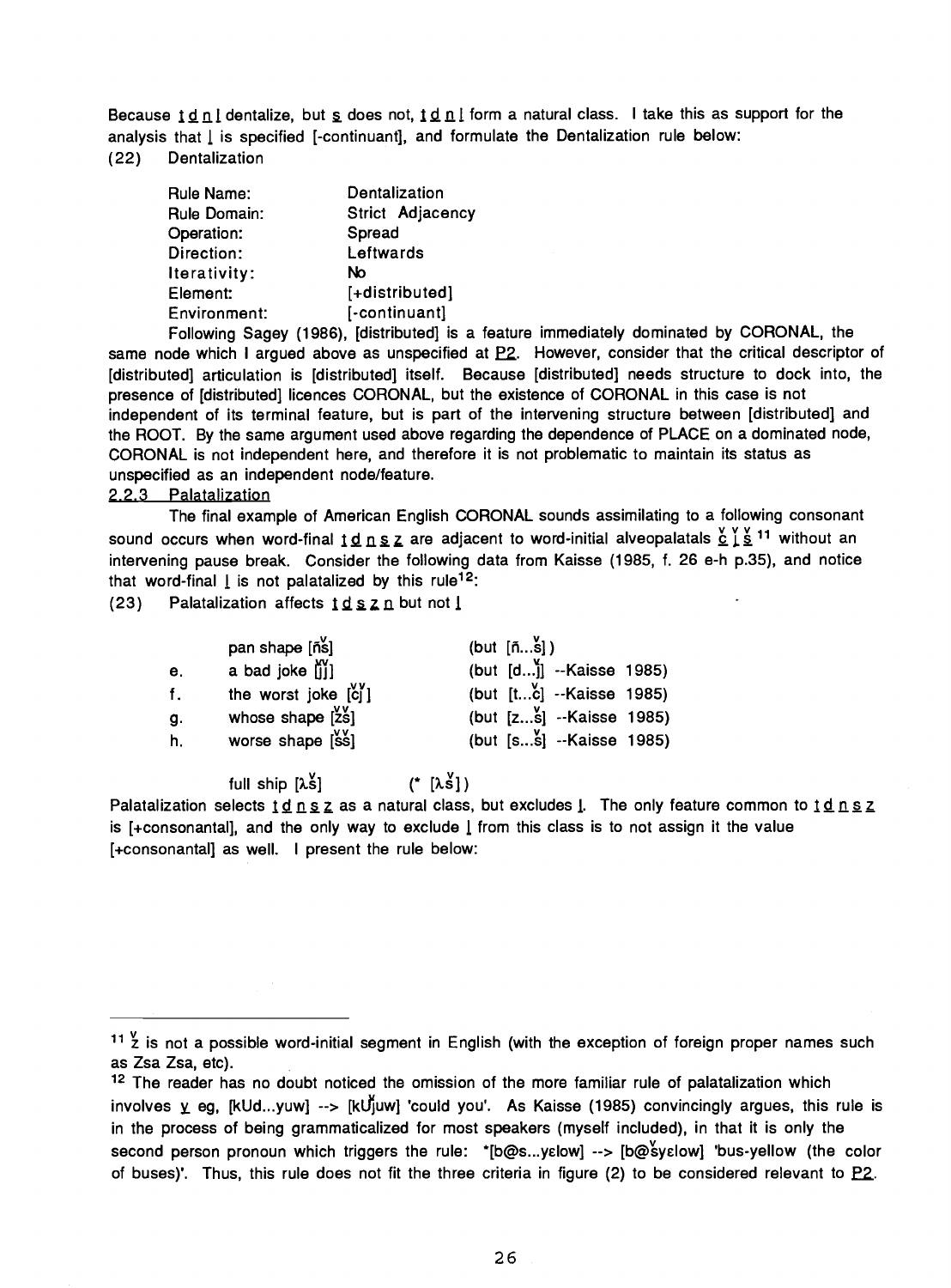#### (24) Palatalization

| Rule Name:   | Palatalization   |  |
|--------------|------------------|--|
| Rule Domain: | Strict Adjacency |  |
| Operation:   | Spread           |  |
| Direction:   | Leftwards        |  |
| Iterativity: | No               |  |
| Element:     | $[-back]$        |  |
| Environment: | [+consonantal]   |  |

Invoking the same argument as I used in Section 2.2.2, I claim that [ -back] licences CORONAL as a docking node, but does not motivate CORONAL as an independent node/feature.<sup>13</sup>

In this section I motivated CORONAL as unspecified at  $P2$ . Rules of  $PLACE$  Assimilation, Dentalization, and Palatalization also motivated the node/features LABIAL and DORSAL, and the features [+consonantal], [-continuant], [+distributed], and [-back] as being crucially present in the level of representation input to P2. The move to underspecify CORONAL not only simplifies the grammar in a formally desirable way, but also explains the special behavior of CORONALS with respect to the widespread assimilation in which they participate, while segments at other points of articulation are not found to assimilate. The grammar need not stipulate CORONAL as a special target of assimilation because CORONAL attains special status through principled underspecification. Thus, the grammar is made more empirically adequate by the underspecification of CORONAL.

The environments of the E2 rules of Aspiration, Unrelease, Nasal Consonant Deletion, Vowel Nasalization, [-voice] Assimilation, PLACE Assimilation, Palatalization, and Dentalization have motivated the eight features of (5). Thus the task at hand has been completed. In the course of establishing these eight features, CORONAL was analyzed as unspecified at P2. I now present a somewhat different analysis to the phenomenon of American English Flapping, a rule which appears to target CORONALS exclusively, which is impossible in an analysis where CORONAL is not present. 2.3 Flapping is a Direct Result of CORONAL Underspecification

In this section I propose that Flapping is not a rule of the P2 module of the phonology, rather it is a consequence of CORONAL underspecification which persists through the articulatory implementation module. I argue that because Flapping follows the American English gradient (ie non -categorical) rule which lengthens vowels before voiced obstruents, Flapping itself must be a gradient rule, and thus must follow P2 in its application. I also present further, although not conclusive, support for CORONAL underspecification and hence **Flapping** based on perceptual experiments.

2.3.1 Umeda (1977): t d n Flap in Certain Prosodic Environments

Umeda (1977) presents results representing the duration of American English consonants in a number of phonetic environments. The data sample came from a single male speaker reading an essay of approximately 20 minutes duration. The data was analyzed by the use of spectrograms, where "...a phoneme boundary was determined at a discontinuity in excitation, formant structure, or both. (p 346)" Of interest to the discussion here is the duration of intervocalic CORONAL segments with respect to segments in the same environment but with different points of articulation. It is well known that in the environment vcv, CORONAL stops  $\underline{t} d \underline{n}$  appear flapped, but this is not true of stops at other points of articulation. This data in this study bear out this observation:

<sup>&</sup>lt;sup>13</sup> I note here that as written, the scope of **Palatalization** includes all bearers of [-back]. This set encompasses not just alveopalatals but also velars  $k \, q \, n$ . Although I have no detailed analysis at this point, this rule may account for the palatal nature of  $k$  and  $q$  before [-back] vowels (compare keep with cap and geese with gas). Further research is necessary.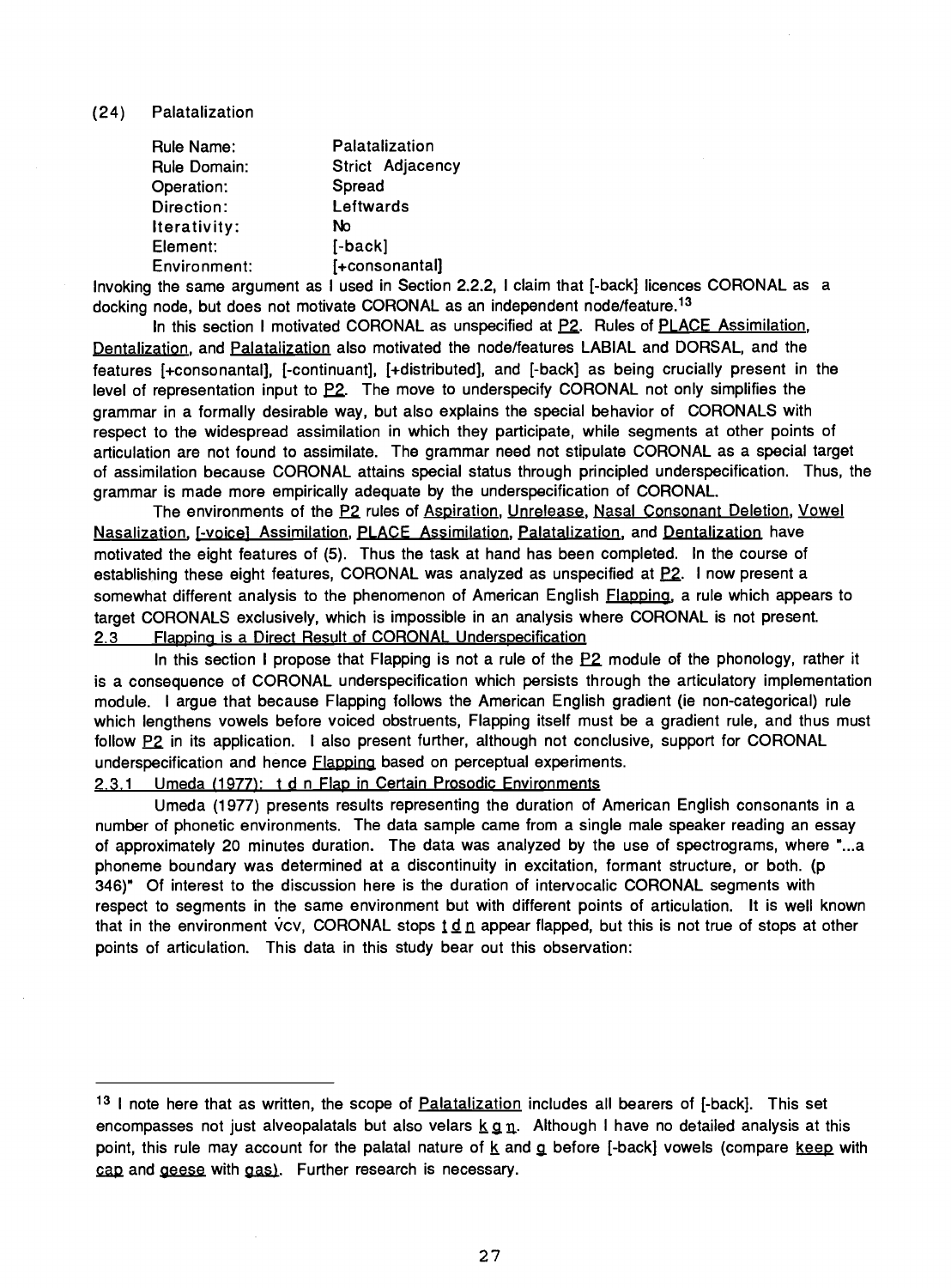

Data such as [wayDelef@nt] 'white elephant' and [m @D @dOr] 'matador' show that **Flapping** is available within and across word boundaries, and thus available for application at EZ. The analysis I propose, which underspecifies CORONAL at P2 based on assimilation facts presented in the previous sections, cannot account for a rule such as **Flapping**, which appears to specifically target CORONAL stops and not those at other points of articulation.

Such a rule is problematic since at P2 CORONAL consonants are not distinguishable from consonants at other points of articulation--no feature distinguishes them, rather, they are distinguished by lack of membership in any other class.

Based on the existence of Flapping, two options exist for its analysis: 1) weaken the analysis presented and specify CORONAL, complicating the grammar for PLACE assimilation facts but allowing Flapping to exist at P2; 2) Explore Flapping, and try to account for its effects while preserving the underspecification of CORONAL. Not surprisingly, I choose the second option. In the following two sections, I show that **Flapping** is more accurately represented as a process relevant to the articulatory implementation module which immediately follows  $P2$ , and although systematic, this phenomenon is not a rule changing CORONAL stops into flaps, but a direct result of implications of the underspecification of CORONAL in the grammar of American English.

2.3.2 Fox and Terbeek (1977): Flapping follows Vowel Shortening

### 2.3.2.1 Description Of Experiment

Fox and Terbeek (1977) sought to determine the ordering relationship between the American English rule which lengthens vowels before voiced obstruents14 and Flapping, the rule responsible for the flapped nature of CORONAL stops.

Twenty-one subjects (11 female and 10 male) read a list of 20 disyllabic word pairs. The list consisted of 14 five -word groups; the first and last word of each group were thrown out to minimize effects of list intonation on the data sample. Some list elements did not contain medial CORONALS, misdirecting subjects with regard to the purpose of the experiment. Many test forms were derived, thus the underlying nature of the medial CORONAL would be known to the speaker. The forms used in the experiment appear below (taken from Fox and Terbeek 1977; figure 1):

<sup>14</sup> In my terms, this rule shortens vowels before voiceless obstruents, since no evidence for [ +voice] has been found present in the grammar at  $P2$ .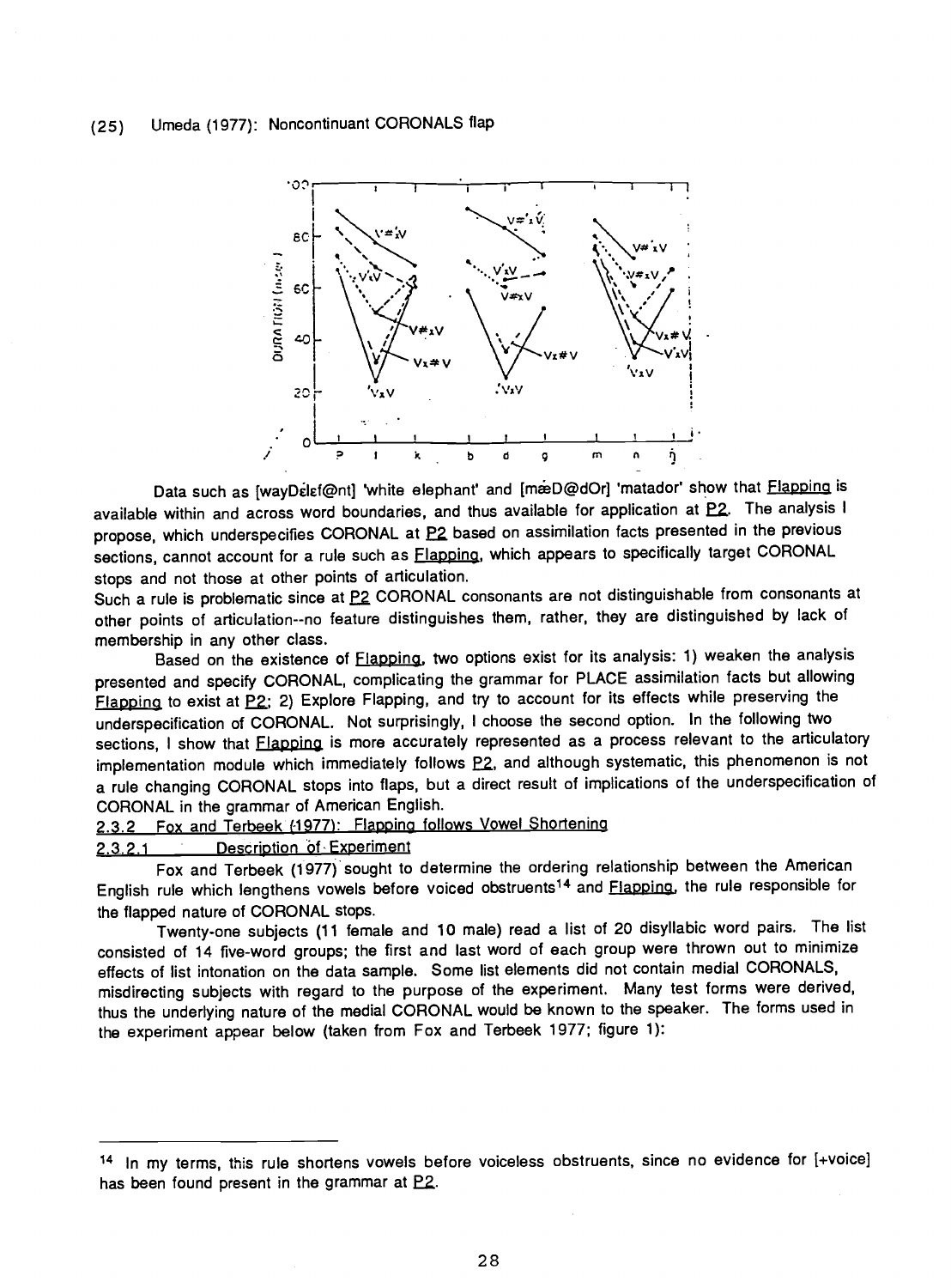(26) Data from Fox and Terbeek (1977)

| seater/seeder                    | writing/riding  | tutor/tudor   | bitter/bidder   |  |
|----------------------------------|-----------------|---------------|-----------------|--|
| putting/pudding                  | writer/rider    | patty/paddy   | coating/coding  |  |
| waiter/wader                     | betting/bedding | latter/ladder | patting/padding |  |
| mottled/modeled                  | pouter/powder   | petal/pedal   | seating/seeding |  |
| coater/coder                     | butting/budding | otter/odder   | waiting/wading  |  |
| Description of Desults<br>$\sim$ |                 |               |                 |  |

2.3.2.2 Description of Results

Results of the experiment appear below (p. 34):

(27) Results of Fox and Terbeek (1977)

- (1) There was a significant durational difference between vowels preceding flaps with underlying /d/ vs flaps with underlying /t/.
- (2) This difference is slight; all pre -flap vowels fall within the range of short vowels.
- (3) The first vowel/second vowel ratios, as suggested by Sheldon (1973) is significantly higher in words with /d/-flaps as opposed to  $/t$ /-flaps.
- (4) There was no significant duration difference in flap consonant itself linked to underlying segment identity.
- (5) Though the majority of the flaps were voiced, 19% were voiceless.
- (6) The actual voiced /voiceless character of the flap itself had no significant effect upon the duration of the preceding vowel.

Concerning these results, the study concludes, "(1) The vowel lengthening rule precedes the flapping rule, at least in the dialect investigated. (p. 34)." The study also mentions "...we know of no phonetic study which finds the reverse order to be valid...the question can be raised whether there is in fact a dialect which maintains the order F--VL [Flapping preceding Vowel Lengthening--T. B.] (p. 33)." Another conclusion implicit in the study which warrants exposition here, is that Vowel Lengthening is an obligatory operation.

#### 2.3.2.3 Significance of Results

The conclusion that Vowel Lengthening precedes Flapping is very important to the framework of my treatment in this paper, because by its nature *Vowel Lengthening* is a gradient process: it fills in particular numerical values for the duration of a segment. According to the organization of the model which I adopt, gradient processes are present in the articulatory implementation module which follows P2. Thus, if Vowel Lengthening follows P2, and Flapping follows Vowel Lengthening, then Flapping must also be a gradient process (that is, not featurally based) and therefore not present in  $P2$ .

If Flapping is not present at P2 and not a featurally based process, what is it? I conclude, after Keating (1985), that Flapping provides more evidence that underspecification may persist into the phonetic implementation.

In order to clarify the point, consider the implications of underspecification of a feature- underspecification of a feature implies that that feature is not used by the grammar at any level more abstract than where that feature must be underspecified. From a production perspective I argued in section 2.2.1 above that CORONAL is unspecified at  $P2$ , the last level of abstract phonology before articulatory implementation. Therefore CORONAL is not used at any level more abstract than  $P2$ . At articulatory implementation, consonants not specified for PLACE are produced as CORONAL by default.

From a perceptual perspective, CORONAL is the point of articulation perceived by default, in the absence of other positive evidence for a different point of articulation. Extending this to the phonetic string itself, CORONALS in American English carry no point of articulation information to the hearer. No new information is gained by hearing CORONAL because it is assumed by default. Thus, the only information present in a CORONAL sound is information about the values of other features argued for above: [+cons], [-cont], [-voice] and [+nasal].

Given that Vowel Shortening is obligatory and applies to voiceless obstruents, information about the existence of [+cons] and [-voice] is already present in the vowel immediately preceding the CORONAL. [ +nasal], if present, also appears on the preceding vowel due to an obligatory rule (not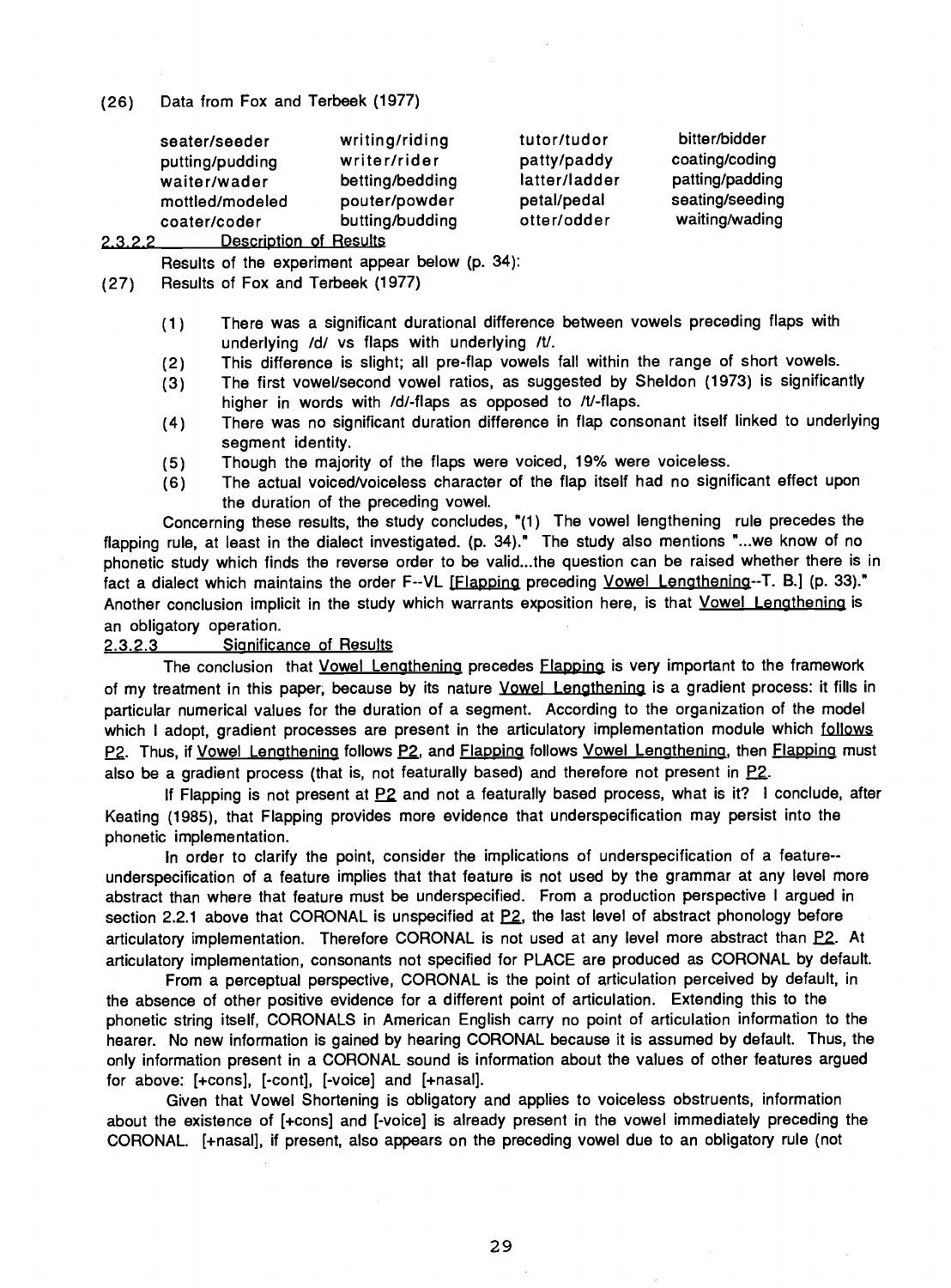discussed in this paper) which nasalizes vowels immediately preceded by [ +nasal]. The value of [continuant] is the only information crucially present in the CORONAL at this point.

I conclude from the above discussion that intervocalic CORONAL stops can appear flapped (ie, fast) on the surface because, by only communicating one bit of information to the hearer (the value of [continuant]), their recoverability is unproblematic to listeners.

#### 2.3.3 Port (1979): LABIAL is perceived as CORONAL if Closure Duration is Short

Additional support for the conclusion that Flapping is the result of the default perception of CORONAL articulation by speakers of American English comes in the form of a result of the experiment conducted in Port (1979), which shows that LABIAL sounds are consistently interpreted as CORONAL sounds when their closure duration is shorter than 30 ms (recall from section 2.3.1 that the closure duration of unsynthesized flaps is around 30 ms).

# 2.3.3.1 Description of Experiment

Research has shown that duration of closure of medial, post- stress English stops varies as a function of the voicing value of the stop (Lisker 1957; Port 1976), speaker tempo (Gaitenby, 1965; Port 1976), and point of articulation (Sharf 1962; Port 1976). In the Port (1979) experiment, the sentence frame "I'm trying to say rabid" was recorded at two tempos: careful (slow) and fast. The test word rabid was segmented at two points: immediately after the stop closure, and immediately before the stop release. The two syllables [ræb=] and [b@d], originally separated by a 70 ms voiced period, were recombined into 12 new forms separated this time by a voiceless period ranging from 10 ms to 120 ms. The novel forms were reintroduced into the appropriate sentencé frames, and sixteen students of an introductory phonetics course at Brooklyn College were asked to make a forced choice by checking a response sheet as to whether the sentence they heard contained ratted, rabid, or rapid. 2.3.3.2 Description of Results

The figure below represents the results of the experiment. Of particular relevance to this discussion is that for stop closures of duration shorter than 30 ms, subjects perceived the phonetic identity to be flap [D]: underlying 1. Subjects perceived CORONAL as opposed to LABIAL articulation despite the presence of transition and burst formants on vowels both preceding and following the stop closure, respectively; transition and burst formant information provides the main cue for place of articulation of a stop consonant.

(28)



### 2.3.3.3 Significance of Results

Although the same study was not performed using forms with velar (DORSAL) articulation, this research suggests that speakers perceive CORONAL articulation (perhaps) when there is not sufficient time to make another perception. In terms of the theory I propose here, CORONAL is the default (unspecified) production articulation. Such underspecification would correspond to a strategy where CORONAL articulation is perceived by default unless positive evidence to the contrary is obtained.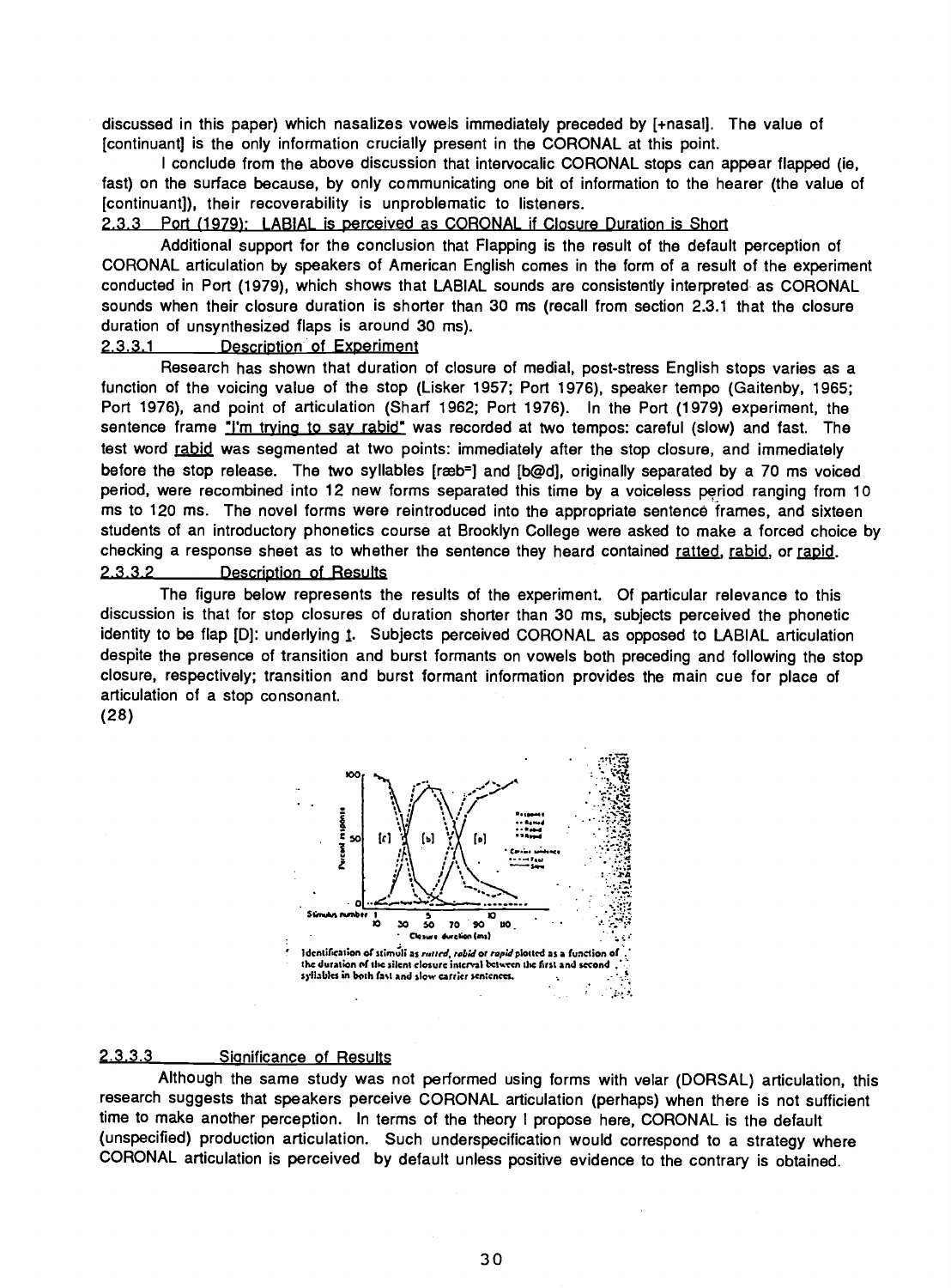Thus, the results of this study offer support, although certainly not conclusive support, for the

# Section 3: Results, Conclusions, and Points Beyond

3.1 Results

Recall the Minimal Content Hypothesis, that the featural content of the input to P2 is defined by the environments of the rules at  $P2$ . In the previous sections I examined the following  $P2$  rules of American English: Aspiration, Glottalization, Nasal Consonant Deletion, Vowel Nasalization, [-voice] Assimilation, PLACE Assimilation, Dentalization, and Palatalization. Determination of the environments of these rules motivates the set of features (from 5):

(29) Features Relevant to American English Consonants

| [-continuant] [-voice] | $[+constant]$ | $[-\text{nasal}]$ |
|------------------------|---------------|-------------------|
| [+distributed] [-back] | LABIAL        | <b>DORSAL</b>     |

These eight features, when combined freely subject to the restrictions in (7), all of which hold at the surface and at all more abstract levels of representation, are sufficient to generate the segmental alphabets present at both the input to and the output of P2.

The result of this research, that the features of  $(29)$  are present in the input to  $P2$ , coupled with the hypothesis that the surface constraints of (7) hold at all more abstract levels, produces a featural inventory at the input to  $P2$  which is both necessary and sufficient to generate the (distinctive) segments present at that level. To illustrate this, consider the situation where fewer features were used. Free combination requires 5 binary features, since  $2^4 = 16$  but  $2^5 = 32$ . However, exploiting free combination to this extent would require the relaxing of at least one of the surface constraints of (7), otherwise the resulting segmental inventory would underdetermine the necessary segments. By hypothesis, the surface constraints hold at more abstract levels, so relaxation is not possible. Thus, although in principle the number of features could be decreased and still generate an adequate number of segments, this option is not available to natural language, because it would produce abstract segments associated at best loosely with their articulatory instantiation. For example, consider the effects of eliminating the feature [ +distributed] and relaxing the restriction of (7.1) \*[LAB, DOR]. In this case,  $\underline{\theta}$  and  $\underline{\tilde{\theta}}$  would be represented abstractly as [+cons, -vce, LAB, DOR] and [+cons, LAB, DOR], respectively. however, these segments would have to be marked to have the combination [LAB, DOR] instantiated as [ +distributed]. Such a theoretical move would make for a fairly

large target of criticism.

Thus, the MCH generates a featural inventory both necessary and sufficient to describe the segments and processes at P2. Further, this inventory is underspecified. Underspecification was not an assumption of this analysis, rather it follows as a desirable consequence of the FAR: when positive evidence for a feature did exist, no positive evidence was found for more than one value of that feature as required by the environment of any  $P2$  rule. It is important to point out that the type of underspecification derived is not the type of underspecification proposed in the theory of Radical Underspecification (RU) (Archangeli 1984; Pulleyblank 1986; Archangeli and Pulleyblank 1989). RU does not support free combination of features, rather RU requires that combination only be performed when it is necessary to distinguish between two segments in a representation. In this sense, RU presupposes segments and derives the featural representation of them, rather than presupposing features and deriving segments from them, as has been done in the above approach.

3.2 Learnability of this system

This research produces a result relating to the learnability of a phonological system. A learner presented with a surface representation can discover the rules of the P2 component (all of which are surface-visible), and from this derive a featural inventory  $E$  to be used by the grammar at more abstract levels of representation. Also, the learner discovers that pairs such as bat and fat differ from each other on purely phonological grounds! For example, based on the features required by the rules of Aspiration and PLACE Assimilation, a child may infer the 'phonemic' difference in the initial sounds of the words bat, pat, fat, yat, and mat: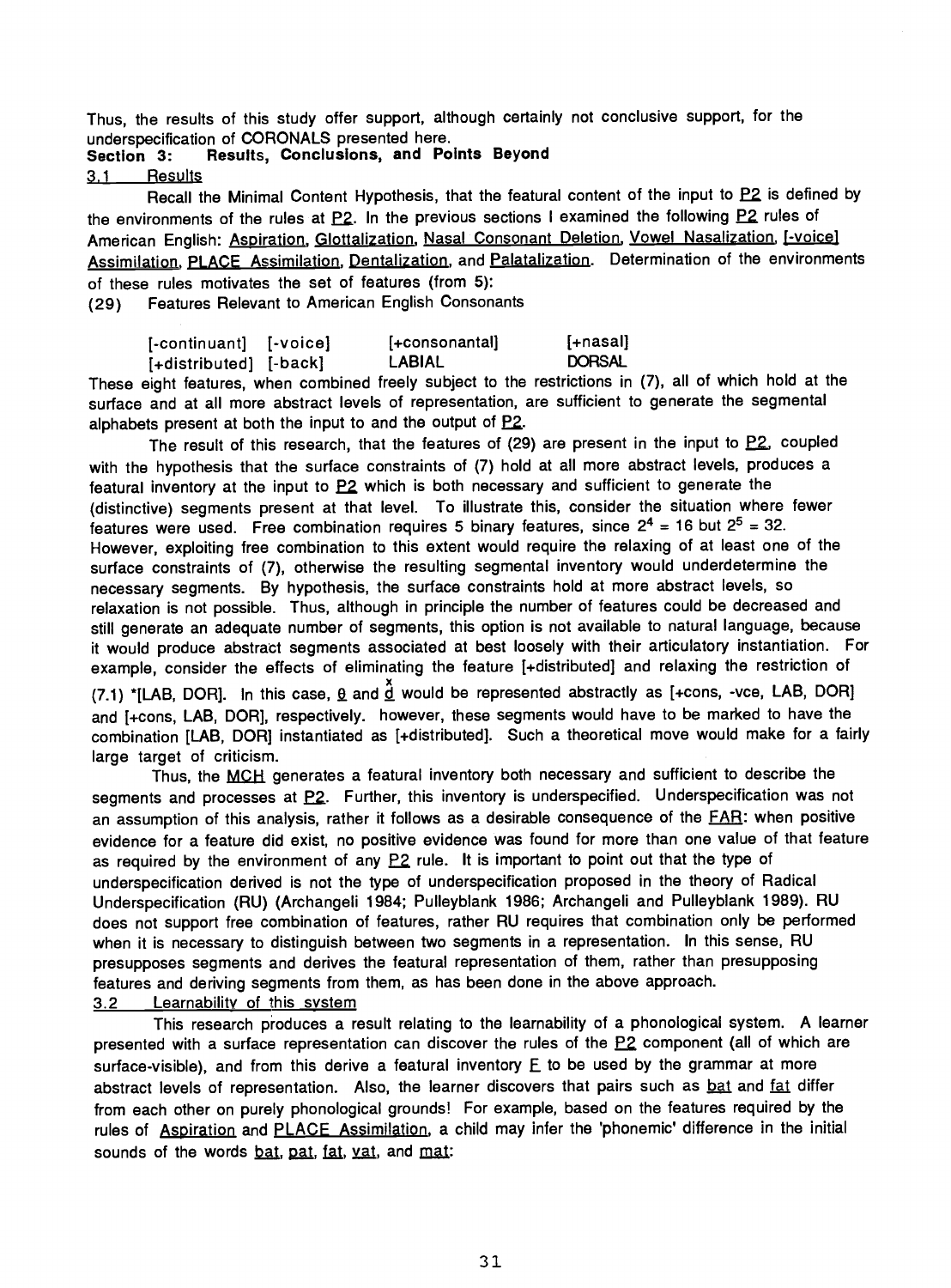$b$  -> [+cons, -cont, LAB];  $p$  -> [+cons, -cont, -vce, LAB] (note p will be found aspirated, b will not);  $f >$  [+cons, -vce, LAB];  $y \rightarrow$  [+cons, LAB];  $m \rightarrow$  [+cons, -cont, +nasal, LAB].

### 3.3 Points Beyond

The analysis presented above asks a great many more questions than it answers. One such question concerns details of the syllable structure of American English, chiefly, the effects associated with palatals and coronals in coda position responsible for the contrast between plural forms such as cat/cats, dog/dogs, but witch/witches and bus/buses. Traditional analyses of American English have proposed that the feature [+strident] be present on coronal continuants and all palatal segments. Such analyses require this feature to account for the syllabification effects. The analysis presented above finds no evidence independent of plural formation for the existence of [ +strident] in the grammar, and as such syllabic issues pose a possible falsification of both the FAR and the MCH. One assumption of this analysis is the existence of abstract prosodic constituents as well. To what extent are these motivated based on the **EAR** and the **MCH**.

This research makes profound claims about the nature of representations more abstract than P2. The FAR and MCH conspire to produce an inventory  $E_i$ , the content of which are the only features which the more abstract grammar can address. Therefore, issues about what the abstract phonology of American English look like extend well beyond questions of the existence of [+strident] to, for example, what the abstract representations of the pair divine divinity contain. Further, because this research derives a different type of underspecification than has been proposed in radical underspecification, the empirical and theoretical claims of each must be explored. As a final note, I have been loosely concerned with issues of learnability here. Thus, diachronic linguistics as well as language acquisition fall under the domain of the results presented here. Because these results touch on a number of issues, the theory presented here is highly testable from a number of different perspectives, which may (underscore may, of course) make the goal of understanding language all the more attainable.